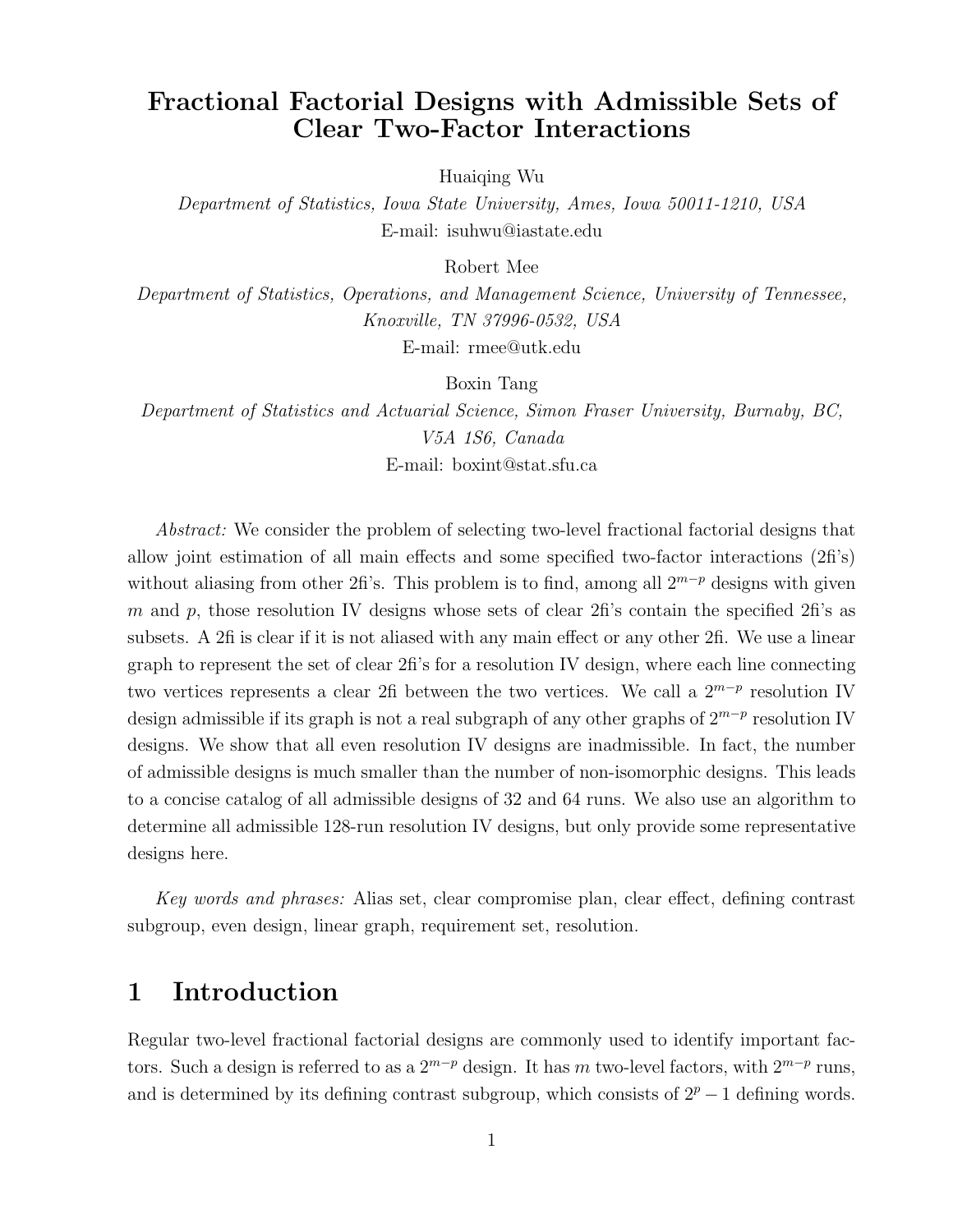The number of letters in a word is its length. The length of the shortest word in the defining contrast subgroup is called the resolution of a design (Box and Hunter (1961)). For a design of resolution at least V, all main effects and two-factor interactions (2fi's) are estimable if all three-factor and higher order interactions are negligible. However, such designs often require more runs than one can afford, and for economical reasons, resolution IV designs are often used for estimating main effects and some 2fi's.

Wu and Hamada (2000, Chapter 4) proposed a general rule for selecting  $2^{m-p}$  designs with maximum resolution IV based on the number of clear 2fi's. That is, among resolution IV designs with given m and p, those with the maximum number of clear 2fi's (called MaxC2 designs by Wu and Wu (2002)) are the best. A 2fi is clear if it is not aliased with any main effect or any other 2fi (Wu and Chen (1992)). Although MaxC2 designs have the maximum number of clear 2fi's, they may not allow estimation of some specified 2fi's without confounding with other 2fi's, while there exists such a design for the given  $m$  and  $p$  that satisfies the requirements. In this paper, we extend the general Wu-Hamada rule and consider the problem of selecting  $2^{m-p}$  designs that allow joint estimation of all main effects and specified 2fi's clear of aliasing from other 2fi's. This problem is to find, among all  $2^{m-p}$  resolution IV designs with given m and p, designs whose sets of clear 2fi's contain the specified 2fi's as subsets. Thus, instead of simply counting the number of clear 2fi's of a design, we need to consider the specific structure of its set of clear 2fi's.

For a  $2^{m-p}$  resolution IV design d, we use a linear graph  $G(d)$  to represent its set of clear 2fi's, where each vertex represents a factor and each line connecting two vertices represents a clear 2fi's between the two vertices (factors). We call  $G(d)$  admissible if it is not a real subgraph of  $G(d')$  for any other  $2^{m-p}$  resolution IV design d'. In this case, we call design d admissible. Admissible designs simplify the search for resolution IV designs that satisfy certain requirements for some 2fi's to be clear. For example, the search for clear compromise plans (Ke, Tang, and Wu (2005)) can be carried out within the class of admissible designs. This greatly reduces the computational burden. The graphs representing the clear 2fi's of these admissible designs also give the structures of the clear 2fi's, which are useful for practitioners to arrange the factors in an experiment.

To obtain admissible designs, first we show that all even resolution IV designs are inadmissible; see the next section for a proof. (A design is even if its defining contrast subgroup consists entirely of even length words. Otherwise, its defining contrast subgroup must consist of both even and odd words and the design is called an even/odd design.) Among even/odd resolution IV designs with clear 2fi's, we apply a classical subgraph-isomorphism algorithm due to Ullmann (1976). As it turns out, many even/odd resolution IV designs are also inadmissible and can be eliminated, so the number of admissible designs is much smaller than the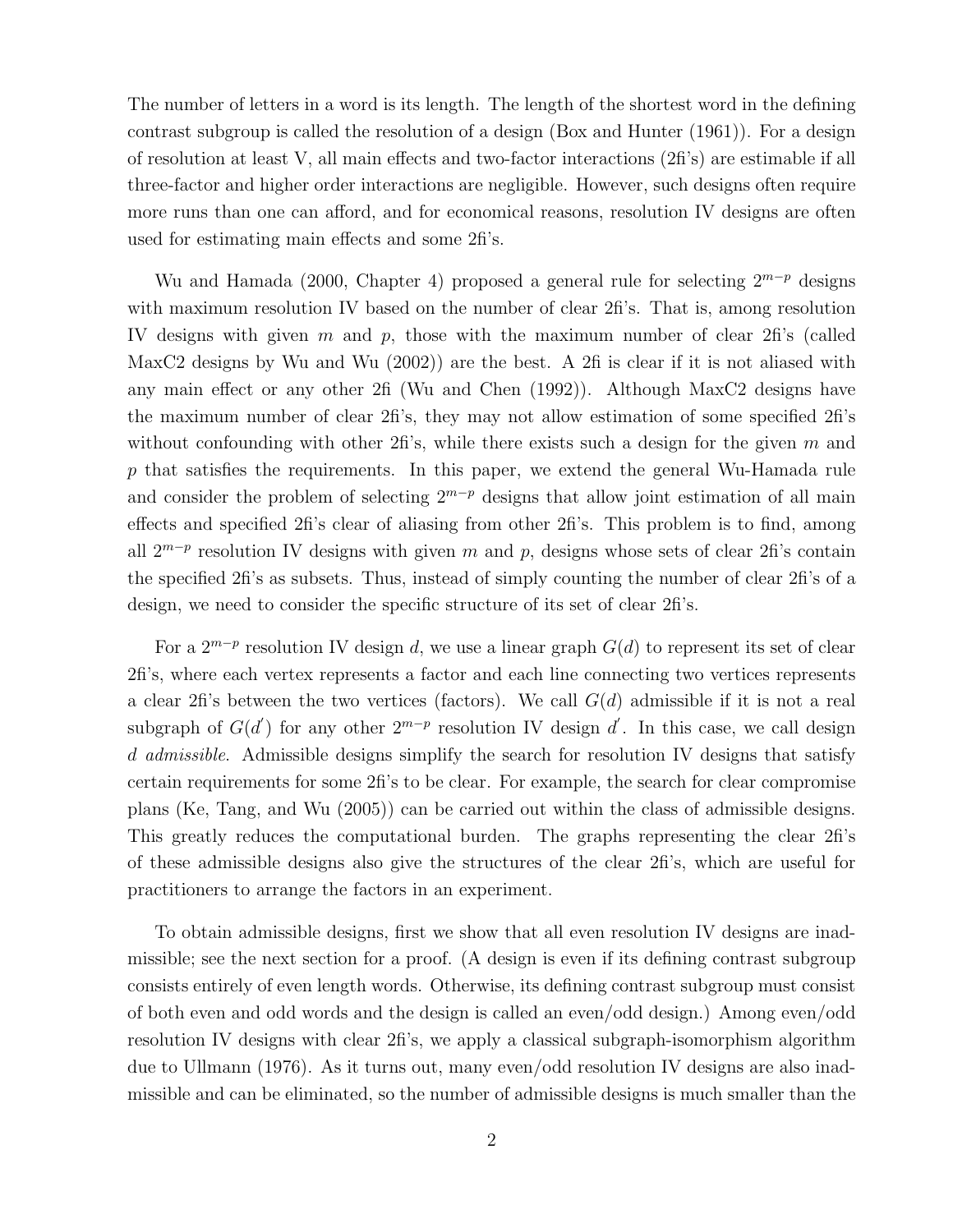number of non-isomorphic designs. This leads to a concise catalog of all admissible designs of 32 and 64 runs, and a lengthy but substantially reduced list for 128 runs. In some cases, for given values of m and p, there is only one  $2^{m-p}$  admissible design.

# 2 A Catalog of Admissible Designs of 32, 64, and 128 Runs

Let  $k = m - p$  and  $M(k)$  be the maximum value of m for which there exists a  $2^{m-p}$  design of resolution V or more. To study admissible designs, we only need to consider resolution IV designs that have clear 2fi's. Based on the results of Chen and Hedayat (1998) it suffices to focus on  $M(k) + 1 \le m \le 2^{k-2} + 1$  and  $k \ge 5$ . For example, this requires that  $7 \le m \le 9$  for  $k = 5$  (32-run designs), that  $9 \le m \le 17$  for  $k = 6$  (64-run designs), and that  $12 \le m \le 33$ for  $k = 7$  (128-run designs). (For  $k = 7$ , there exist orthogonal arrays of strength four for up to 15 factors (Mee 2004). These nonregular designs permit estimation of all 2fi's orthogonally and should be preferable to the regular designs with  $m = 12$  to 15.)

Chen, Sun, and Wu (1993) made a complete enumeration of non-isomorphic resolution IV designs to produce their tables for 32 and 64 runs. (Two designs are said to be isomorphic if one can be obtained from the other by permuting the columns, switching the signs, or a combination of the above.) Since Chen, Sun, and Wu (1993) did not contain the complete list, we relied on the complete enumeration kindly provided by D. Sun. For 128-run designs, we relied on the list obtained by Block (2003); his enumeration of resolution IV designs was based on a shortcut isomorphism check. Xu (2007) verified that Block's (2003) enumeration is complete for even/odd resolution IV designs.

We now show that the search for admissible designs need not consider any even resolution IV designs.

Lemma 1: For any even resolution IV design with clear 2fi's, there exists an even/odd resolution IV (or higher) design for which the set of length-four words is a proper subset of the length-four words for the even design.

**Proof:** Let d denote any even resolution IV design with at least one clear 2fi. Let XY denote a clear 2fi. Observe that no length-four word contains XY. If X appears in  $d$ 's defining contrast subgroup, then express the design with  $Y$  as a basic column and  $X$  as generated using an interaction of the basic columns. If the generator for  $X$  contains  $Y$ , drop Y from the generator, while if it does not contain Y, add Y to the generator. As a result of this change: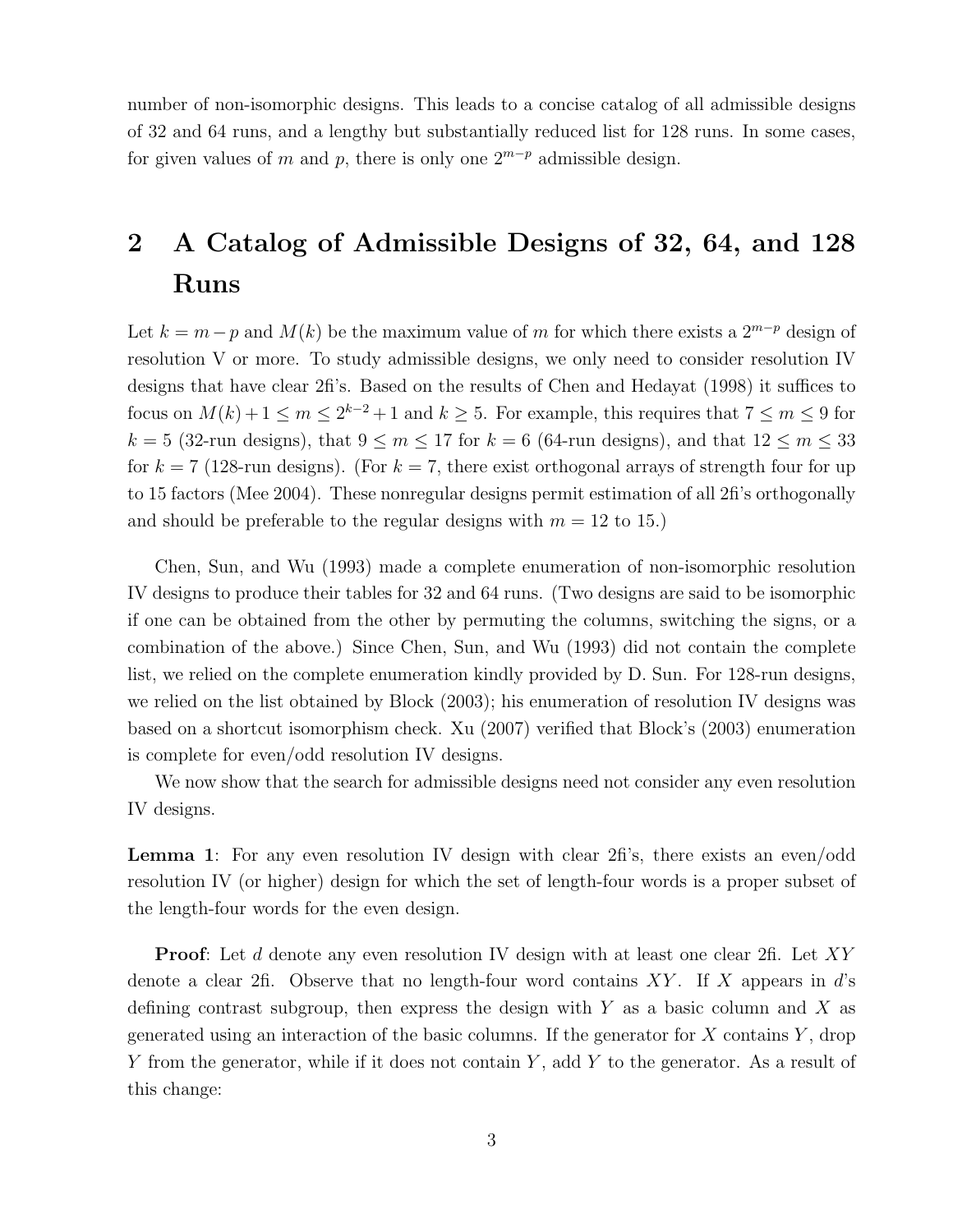- Every word in  $d$ 's defining contrast subgroup that contained  $XY$  is shortened by the deletion of Y in the new design, and every word that contained X but not Y in the even design is lengthened by the addition of Y in the new design.
- Since XY never appears in a length-four word of the even design, every length-four word that contained X in the even design becomes a length-five word containing  $XY$ in the new design.
- The new design is even/odd.

If the even design does not contain  $X$ , then simply add  $X$  to one of the generators. As a result, 2<sup>p</sup>−<sup>1</sup> words in d's defining contrast subgroup will increase in length by the addition of  $X$ , while the other words will be unchanged. Once again, the new design is an even/odd design and has no new length-four words, so its set of length-four words is a proper subset of d's length-four words.

Lemma 2: For any resolution IV design with clear 2 fi's, there exists a length-four word containing one factor  $X$  that appears in a clear  $2f(X)$ .

**Proof:** Divide the factors into two sets,  $A =$  those appearing in length-four words and  $B =$  those not appearing in length-four words. A cannot be empty, since the design is resolution IV. If B is empty, then Lemma 2 is obviously true. If B is not empty, then any interaction involving a factor in  $A$  and a factor in  $B$  is clear.

Theorem: Every even resolution IV design will clear 2fi's is inadmissible, being dominated by an even/odd resolution IV design with less aberration.

Proof: By Lemmas 1 and 2, we know that for any even resolution IV design with clear 2fi's, there exists an even/odd resolution IV (or higher) design for which its set of length-four words is a proper subset of the set of length-four words for the even design. Therefore every clear 2fi in the even design is clear in an even/odd design with less aberration. Furthermore, let X denote a factor of the even design such that  $XY$  is clear but at least one 2fi involving X is not clear. (Such a factor necessarily exists, since otherwise, all  $2\text{fi}$ 's would be clear.) By altering the generator for X as described in the proof for Lemma 1, all the 2fi's involving X are clear in the even/odd design. Therefore, the original even design is inadmissible, since the set of clear 2fi's is increased for the even/odd design.

We apply a classical subgraph-isomorphism algorithm (Ullmann (1976)) to identify designs in these catalogs that are not admissible. By removing these inadmissible designs, we obtain all the admissible designs for 32-, 64-, and 128-run designs. The results are summarized in Tables 1 to 3. To identify the different admissible designs, we use the designation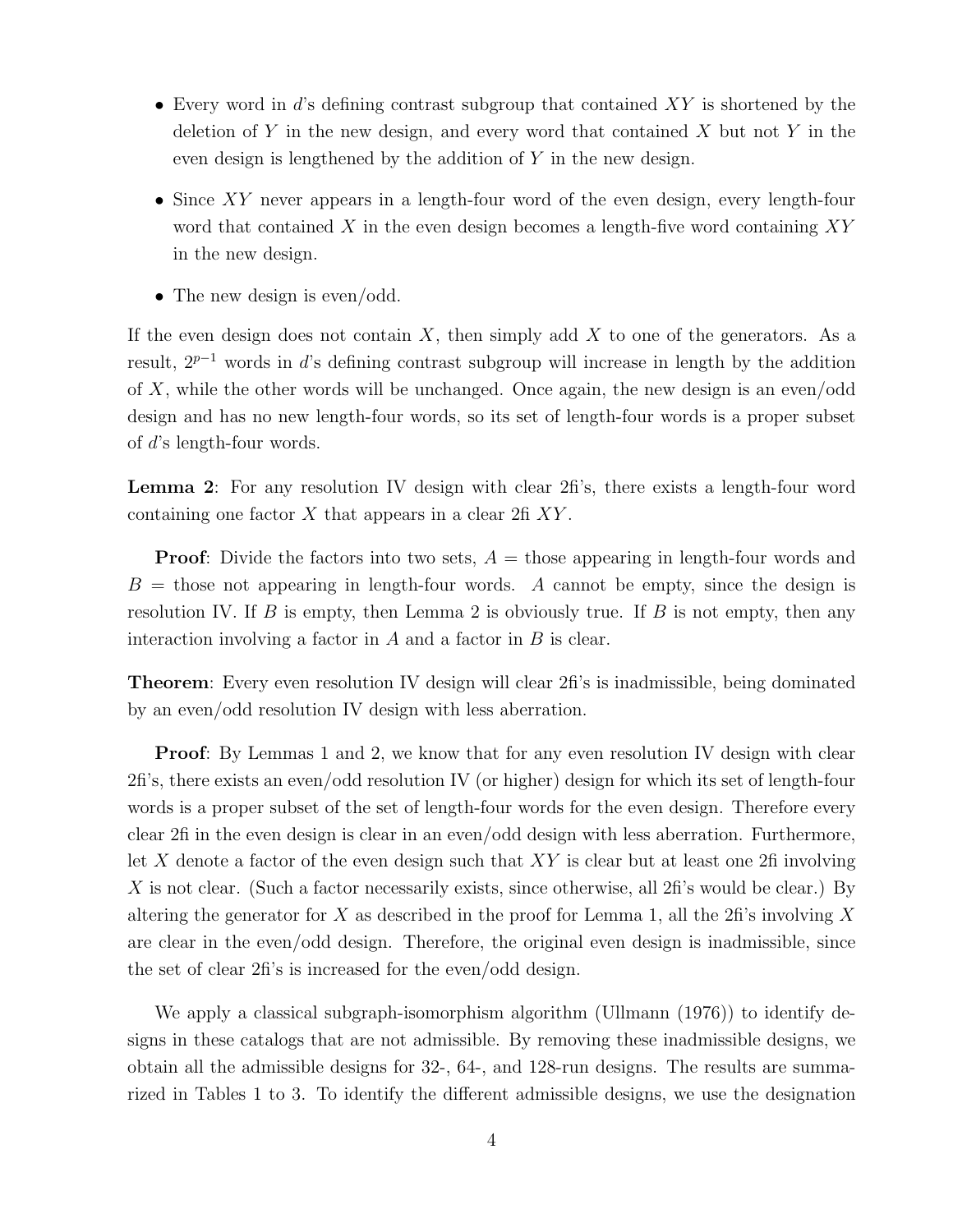| Design      | Additional Columns                                         | C2                |    |
|-------------|------------------------------------------------------------|-------------------|----|
| 7 2.C1 7 27 |                                                            | $*(8, 16, 27)$ 15 |    |
|             |                                                            |                   |    |
|             | 8.3.C1 7 11 29                                             | $*(16, 29)$       | 13 |
|             |                                                            |                   |    |
|             | $9.4 \text{ }$ .C1 $7 \text{ } 11 \text{ } 13 \text{ } 30$ | $*(16, 30)$       | 15 |
|             |                                                            |                   |    |

Table 1: Complete catalog of 32-run admissible designs

"m\_p.Cx" rather than "m-p.x" to avoid confusion with the labels for designs found elsewhere, e.g., as in Chen, Sun, and Wu (1993).

In the following, we use the term "columns" (or "column") in the sense of Chen, Sun, and Wu (1993). In Tables 1 to 3, C2 represents clear 2fi's and C represents the number of clear 2fi's. We use some simple notation to denote specific structures of clear 2fi's. For example:

- $*(8, 16, 27)$  represents the set of all 2fi's involving at least one of the factors (columns) 8, 16, or 27.
- For two sets of factors (columns)  $G_1$  and  $G_2$ ,  $G_1 \times G_2$  is the set of all 2fi's between the factors in  $G_1$  and those in  $G_2$ .
- $\mathbb{Q}(G_1, G_2, G_3) = (G_1 \times G_2) \cup (G_2 \times G_3) \cup (G_3 \times G_1)$
- $\#(G_1, G_2, G_3) = (G_1 \times G_2) \cup (G_2 \times G_3).$

For example,  $\mathcal{Q}(4, 5, 8)$  represents the set of 2fi's 45, 58, and 84, while  $\#(4, 5, 8)$  represents the set of 2fi's 45 and 58.

Tables 1 and 2 give all the 32- and 64-run admissible designs. Note that MaxC2 designs are always admissible. On the other hand, minimum aberration (MA) designs (Fries and Hunter (1980)) are generally inadmissible designs unless they are MaxC2 designs (see next section). For the cases of  $2^{7-2}$ ,  $2^{8-3}$ ,  $2^{9-4}$ ,  $2^{9-3}$ ,  $2^{16-10}$ ,  $2^{17-11}$ ,  $2^{32-25}$ , and  $2^{33-26}$  designs, the unique MaxC2 design is the only admissible design for each of the cases. Note also that all three admissible  $2^{12-5}$  designs are MaxC2 designs and have the same linear graph of clear 2fi's. In general, it is easy to identify from the tables admissible designs that have the same linear graph.

Table 4 gives the number of non-isomorphic resolution IV designs N, the number of admissible designs  $N_{\text{des}}$ , and the number of admissible graphs  $N_{\text{graph}}$  for all the 32- and 64-run designs and 128-run designs with  $12 \leq k \leq 16$ . Note that the number of admissible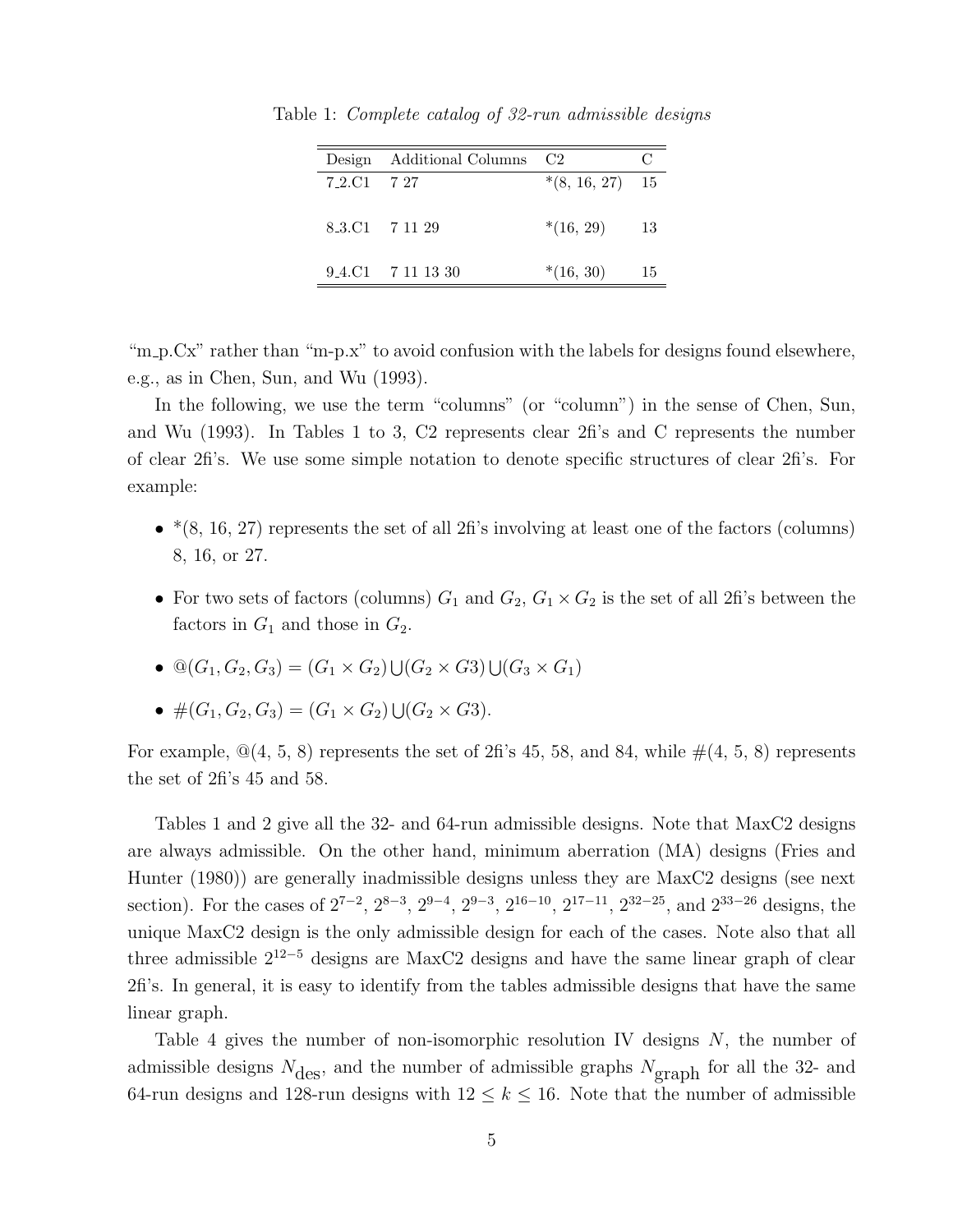| Design      | N    | $N_{\hbox{\small{des}}}$ | $N_{\text{graph}}$ |
|-------------|------|--------------------------|--------------------|
| $2^{7-2}$   | 3    | 1                        | 1                  |
| $2^{8-3}$   | 4    | 1                        | 1                  |
| $2^{9-4}$   | 5    | 1                        | 1                  |
| $2^{9-3}$   | 12   | 1                        | 1                  |
| $2^{10-4}$  | 24   | 4                        | 3                  |
| $2^{11-5}$  | 34   | 7                        | 6                  |
| $2^{12-6}$  | 43   | 12                       | 9                  |
| $2^{13-7}$  | 47   | $10\,$                   | 6                  |
| $2^{14-8}$  | 49   | 9                        | 5                  |
| $2^{15-9}$  | 44   | 5                        | 4                  |
| $2^{16-10}$ | 48   | 1                        | 1                  |
| $2^{17-11}$ | 40   | 1                        | 1                  |
| $2^{12-5}$  | 249  | 3                        | 1                  |
| $2^{13-6}$  | 623  | 5                        | 3                  |
| $2^{14-7}$  | 1535 | 30                       | 15                 |
| $2^{15-8}$  | 3522 | 140                      | 99                 |
| $2^{16-9}$  | 7500 | 682                      | 584                |

Table 4: Number of admissible designs and graphs

designs or graphs is generally much smaller than the number of non-isomorphic resolution IV designs, especially for 128-run designs.

### 3 Minimum Aberration versus MaxC2 Designs

Table 5 shows the number of clear 2fi's for the MA designs, followed by the maximum number of clear 2fi's among all resolution IV designs, for sizes 32, 64, and 128. For designs where the number of factors m is only slightly large than  $M(k)$ , the MA designs also maximize the number of clear 2fi's; this is the case for two 32-run designs, four 64-run designs, and three 128-run designs. However, as  $m$  increases, the number of clear 2fi's for MA designs diminishes rapidly. This is because MA designs tend to have more uniform size alias sets (Cheng, Steinberg, and Sun (1999)). No MA design of size 64 (128) has any clear 2fi's for  $m > 14$  (23). As m approaches  $2^{k-2} + 1$ , the maximum number of clear 2fi's equals  $2m - 3$ , and the set of clear 2fi's is always of the form  $*(X, Y)$ .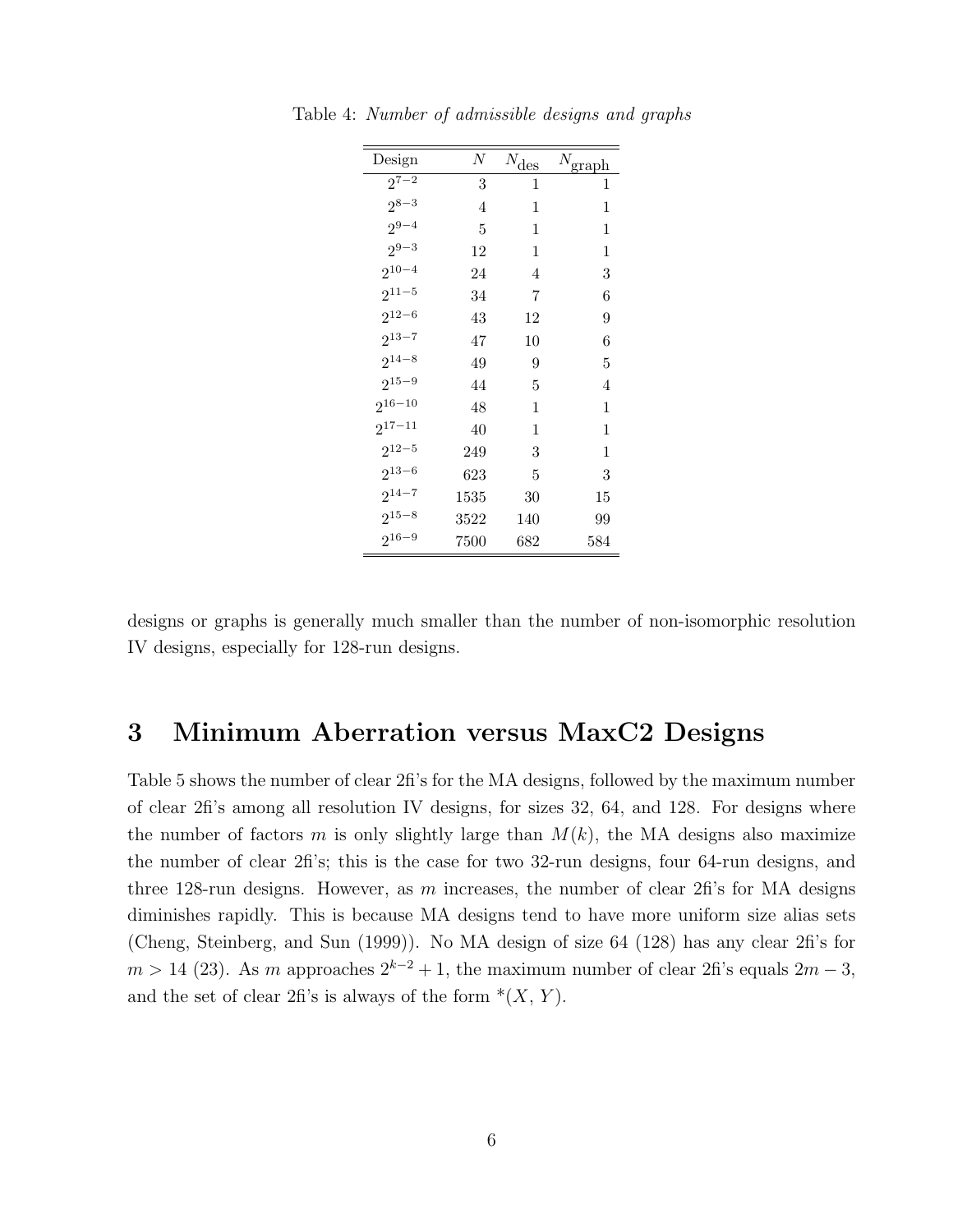|                  | No.  |            |            |             |
|------------------|------|------------|------------|-------------|
| $\boldsymbol{m}$ | 2f's | $32$ -runs | $64$ -runs | $128$ -runs |
| 6                | 15   | all        |            |             |
| 7                | 21   | 15:15      |            |             |
| 8                | 28   | 13:13      | all        |             |
| $\overline{9}$   | 36   | 8:15       | 30:30      |             |
| 10               | 45   | none       | 33:33      |             |
| 11               | 55   |            | 34:34      | all         |
| 12               | 66   |            | 36:36      | 60:60       |
| 13               | 78   |            | 20:36      | 66:66       |
| 14               | 91   |            | 8:25       | 73:73       |
| 15               | 105  |            | 0:27       | 63:77       |
| 16               | 120  |            | 0:29       | 60:69       |
| 17               | 136  |            | 0:31       | 46:75       |
| 18               | 153  |            | none       | 33:81       |
| 19               | 171  |            |            | 36:78       |
| 20               | 190  |            |            | 24:84       |
| 21               | 210  |            |            | 26:84       |
| 22               | 231  |            |            | 25:48       |
| 23               | 253  |            |            | 12:45       |
| 24               | 276  |            |            | 0:45        |
| $\vdots$         |      |            |            |             |
| 33               | 528  |            |            | 0:63        |
| 34               | 561  |            |            | none        |

Table 5. Number of clear 2fi's for MA versus MaxC2 designs

# References

- Block, R.M. (2003). Theory and Construction Methods for Large Regular Resolution IV Designs. University of Tennessee Ph.D. dissertation: Knoxville. [Available at http://etd.utk.edu/2003/BlockRobert.pdf]
- Box, G. E. P. and Hunter, J. S. (1961). The  $2^{k-p}$  fractional factorial designs. Technometrics 3, 311-351 and 449-458.
- Chen, H. and Hedayat, A. S. (1998).  $2^{n-m}$  designs with resolution III or IV containing clear two-factor interactions. J. Statist. Plann. Inference 75, 147-158.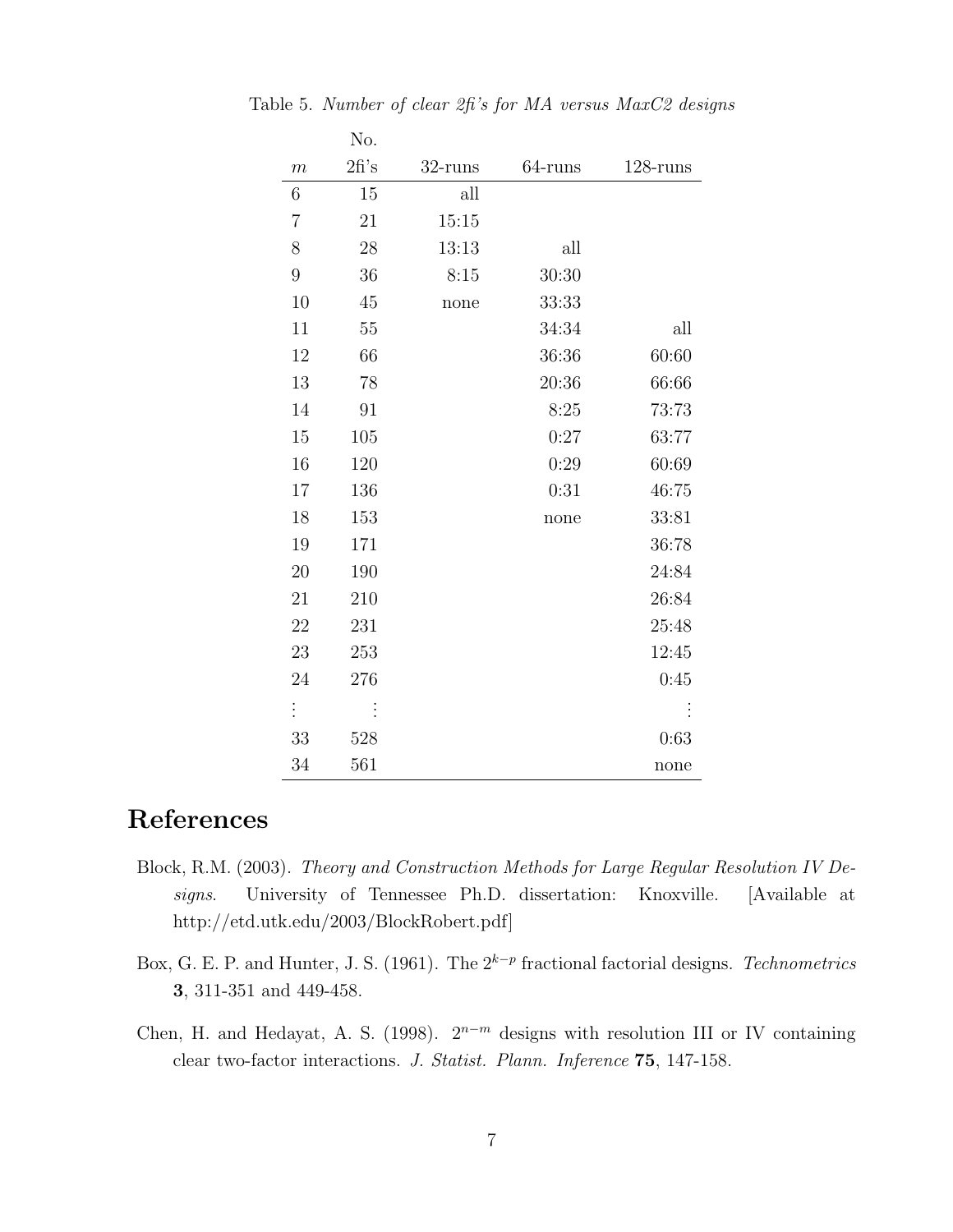- Chen, J., Sun, D. X. and Wu, C. F. J. (1993). A catalogue of two-level and three-level fractional factorial designs with small runs. Internat. Statist. Rev. 61, 131-145.
- Cheng, C. S., Steinberg, D. M., and Sun, D. X. (1999). Minimum aberration and model robustness for two-level fractional factorial designs. J. of Roy. Statist. Soc. Ser. B 61, 85-93.
- Ke, W., Tang, B. and Wu, H. (2005). Compromise plans with clear two-factor interactions. Statistica Sinica 15, 709-715.
- Fries, A. and Hunter, W. G. (1980). Minimum aberration  $2^{k-p}$  designs. Technometrics 22, 601-608.
- Mee, R. W. (2004). Two level designs for estimating all main effects and two-factor interactions. Journal of Quality Technology, 36, 400-412.
- Ullmann, J. R. (1976). An algorithm for subgraph isomorphism. Journal of the Association for Computing Machinery 23, 31-42.
- Wu, C. F. J. and Chen, Y. (1992). A graph-aided method for planning two-level experiments when certain interactions are important. *Technometrics* **34**, 162-175.
- Wu, C. F. J. and Hamada, M. (2000). Experiments: Planning, Analysis, and Parameter Design Optimization. Wiley, New York.
- Wu, H. and Wu, C. F. J. (2002). Clear two-factor interactions and minimum aberration. Ann. Statist. 30, 1496-1511.
- Xu, H. (2007) Algorithmic construction of efficient fractional factorial designs with large run sizes. UCLA Statistics Electronic Publications, preprint 520. http://preprints.stat.ucla.edu/.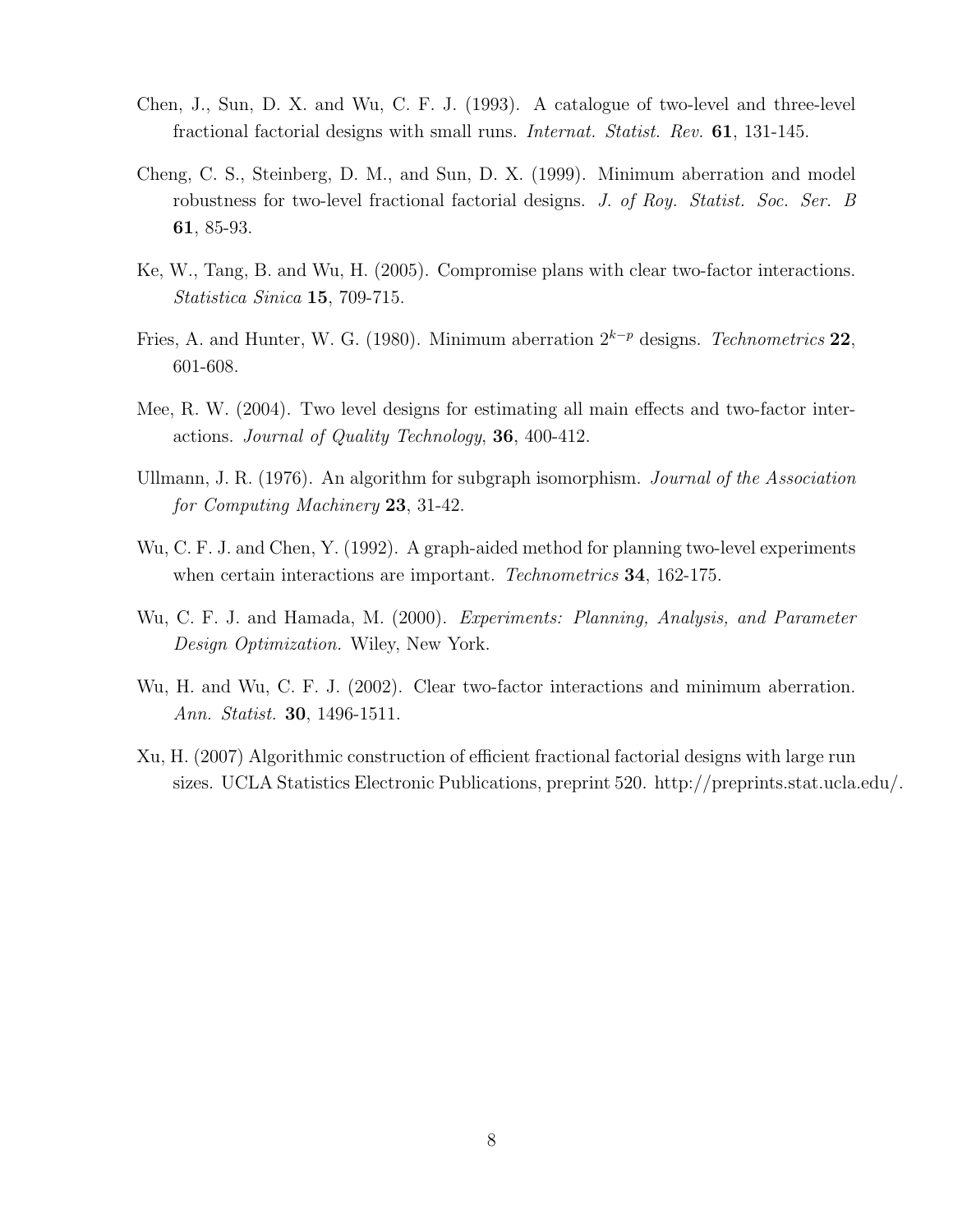| Design                           | <b>Additional Columns</b>   | C <sub>2</sub>                                                                                                  | $\mathbf C$ |
|----------------------------------|-----------------------------|-----------------------------------------------------------------------------------------------------------------|-------------|
| 9 <sub>-3</sub> .C1              | $7\ 27\ 45$                 | $*(8, 16, 32, 27, 45)$                                                                                          | $30\,$      |
|                                  |                             |                                                                                                                 |             |
| 10 <sub>-4</sub> .C1             | 7 27 43 53                  | $*(8, 53); (1, 2, 4, 7) \times (16, 32, 27, 43)$                                                                | 33          |
| $10.4{\rm .}C2$                  | $7\ 11\ 29\ 51$             | $*(16, 32, 29, 51)$                                                                                             | 30          |
| 10 <sub>-4</sub> .C <sub>3</sub> | 7 11 29 46                  | $*(16, 32, 29, 46)$                                                                                             | 30          |
| 10 <sub>-4</sub> .C <sub>4</sub> | 7 25 42 53                  | $*53; \mathcal{Q}((4, 7), (16, 25), (32, 42)); 8 \times (4, 7); 2 \times (16, 25); 1 \times (32, 42)$           | 27          |
|                                  |                             |                                                                                                                 |             |
| 11 <sub>-5</sub> .C1             | 7 11 29 45 51               | $*51; (16, 32, 29, 45) \times (1, 2, 4, 8, 7, 11)$                                                              | 34          |
| 11 <sub>-5</sub> .C <sub>2</sub> | $7\ 11\ 29\ 46\ 49$         | $\mathcal{Q}((4, 8, 7, 11), (16, 32), (29, 46))$ ; $49 \times (4, 8, 7, 11)$ ;                                  |             |
|                                  |                             | $2\times(16, 32); 1\times(29, 46)$                                                                              | $28\,$      |
| 11 <sub>-5</sub> .C <sub>3</sub> | $7\ 11\ 19\ 29\ 62$         | $*(32, 29, 62)$                                                                                                 | $27\,$      |
| 11 <sub>-5</sub> .C <sub>4</sub> | $7\ 11\ 13\ 14\ 51$         | $*(16, 32, 51)$                                                                                                 | $27\,$      |
| 11 <sub>-5</sub> .C <sub>5</sub> | $7\ 25\ 42\ 52\ 63$         | $*63; \mathcal{Q}(1, 32, 7, 16, 2, 25, 4, 8, 52); 42\times(1, 4, 16); 2\times52;$                               |             |
|                                  |                             | $16\times7;\,32\times25$                                                                                        | 25          |
| 11 <sub>-5</sub> .C <sub>6</sub> | $7\ 11\ 21\ 46\ 56$         | $*46; \mathcal{Q}((1, 2, 4, 7), 56, 21, 11, 32); 11\times(16, 56); 21\times(8, 32)$                             | 25          |
| 11 <sub>-5</sub> .C7             | 7 11 21 38 57               | $*57; \mathcal{Q}((8, 11), (16, 21), (32, 38))$                                                                 | 22          |
|                                  |                             |                                                                                                                 |             |
| 12 <sub>-6</sub> .C1             | $7\ 11\ 29\ 45\ 51\ 62$     | $(1, 2, 4, 8, 7, 11) \times (16, 32, 29, 45, 51, 62)$                                                           | 36          |
| 12_6.C2                          | $7\ 11\ 21\ 46\ 54\ 56$     | $\mathcal{Q}((32, 46, 54, 56), 11, 21);$ (1, 2, 4, 7) $\times$ (32, 46, 54, 56);                                |             |
|                                  |                             | $16 \times 11; 8 \times 21$                                                                                     | $27\,$      |
| 12_6.C3                          | $7\ 11\ 21\ 41\ 51\ 63$     | $\mathcal{Q}((16, 21), (32, 41), (51, 63)); (8, 11)\times(16, 21);$                                             | $24\,$      |
|                                  |                             | $(4, 7) \times (32, 41);$ $(1, 2) \times (51, 63)$                                                              |             |
| 12 <sub>-6</sub> .C <sub>4</sub> | $7\ 11\ 13\ 19\ 46\ 49$     | $*46; \#((4, 8, 7, 11), (32, 49), 13, (16, 19))$                                                                | 23          |
| 12 <sub>-6</sub> .C <sub>5</sub> | $7\ 11\ 21\ 41\ 54\ 56$     | $*54$ ; $@(32, 7, 56, 11, 21)$ ; $4 \times 32$ ; $7 \times 41$ ; $2 \times 56$ ; $16 \times 11$ ; $8 \times 21$ | 21          |
| 12 <sub>-6</sub> .C <sub>6</sub> | $7\ 11\ 21\ 25\ 31\ 45$     | $*(32, 45)$                                                                                                     | 21          |
| 12 <sub>-6</sub> .C7             | $7\ 11\ 13\ 19\ 21\ 57$     | $*(32, 57)$                                                                                                     | 21          |
| 12 <sub>-6</sub> .C8             | $7\ 11\ 13\ 19\ 21\ 46$     | $*(32, 46)$                                                                                                     | 21          |
| 12 <sub>-6</sub> .C9             | $7\ 11\ 13\ 14\ 19\ 53$     | $*(32, 53)$                                                                                                     | 21          |
| 12 <sub>-6</sub> .C10            | $7\ 11\ 19\ 37\ 57\ 63$     | $\mathcal{Q}((8, 16, 11, 19), (32, 37), (57, 63))$                                                              | $20\,$      |
| 12 <sub>-6</sub> .C11            | $7\ 11\ 19\ 29\ 37\ 59$     | $*29; \#((1, 2, 4, 7), 59, 37, (8, 16, 11, 19))$                                                                | <b>20</b>   |
| 12 <sub>-6</sub> .C12            | 7 11 13 19 37 57            | $*57; \#(11, (32, 37), (16, 19), 13)$                                                                           | 19          |
|                                  |                             |                                                                                                                 |             |
| 13 <sub>-7</sub> .C1             | 7 11 13 30 46 49 63         | $(2, 4, 8, 7, 11, 13) \times (16, 32, 30, 46, 49, 63)$                                                          | 36          |
| 13 <sub>-7</sub> .C <sub>2</sub> | $7\ 11\ 13\ 19\ 21\ 25\ 46$ | $*(32, 46)$                                                                                                     | 23          |
| 13 <sub>-7</sub> .C <sub>3</sub> | 7 11 13 14 19 21 57         | $*(32, 57)$                                                                                                     | $23\,$      |
| 13 <sub>-7</sub> .C <sub>4</sub> | $7\ 11\ 13\ 14\ 19\ 21\ 54$ | $*(32, 54)$                                                                                                     | 23          |
| 13 <sub>-7</sub> .C <sub>5</sub> | 7 11 13 19 35 49 63         | $*63; \#((4, 8, 7, 11), 49, 13, (16, 32, 19, 35))$                                                              | 21          |
| 13 <sub>-7</sub> .C <sub>6</sub> | 7 11 19 29 37 41 47         | $*29; (16, 19) \times (32, 37, 41, 47)$                                                                         | <b>20</b>   |

Table 2: Complete catalog of 64-run admissible designs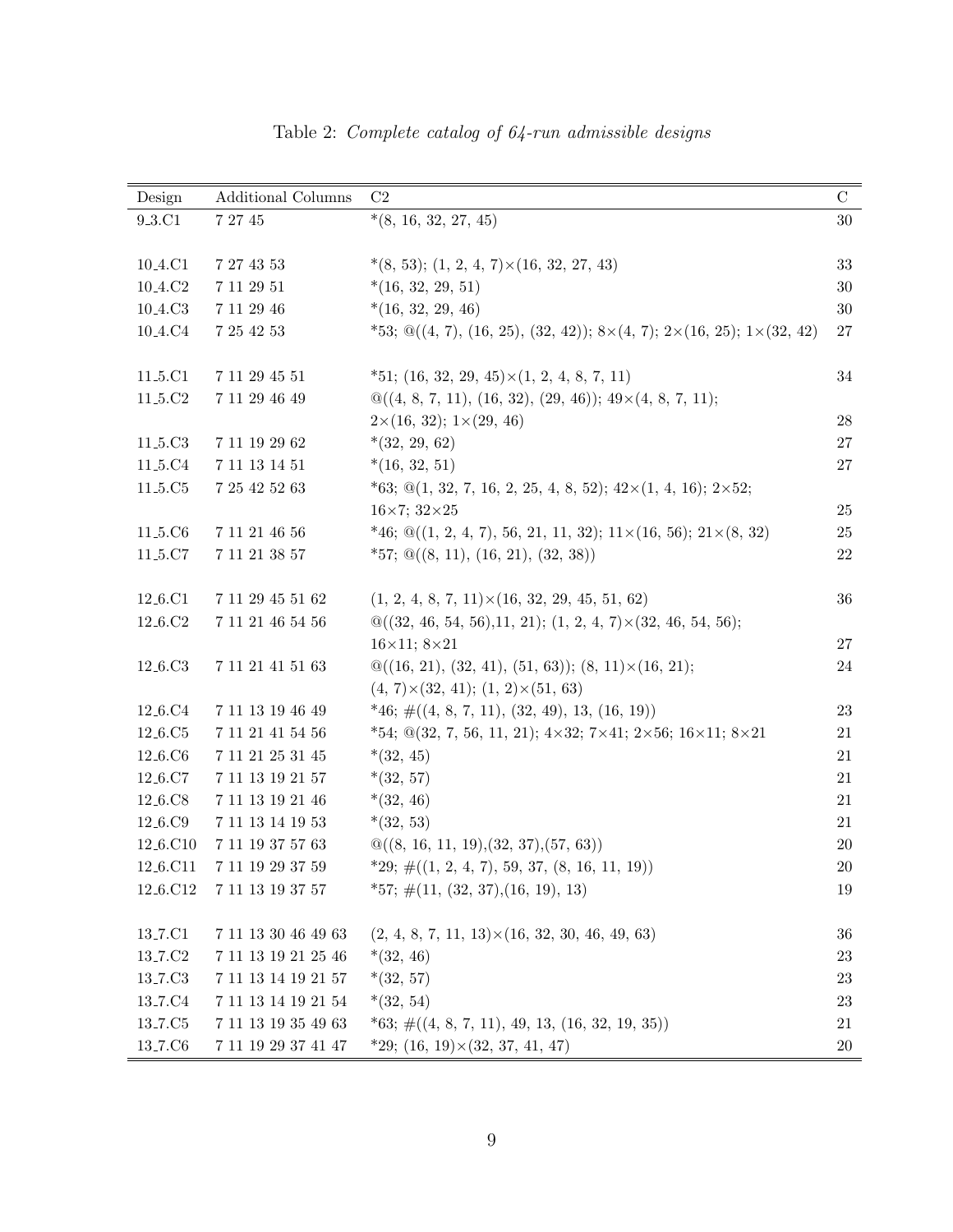| Design                           | Additional Columns              | C <sub>2</sub>                                                   | $\mathcal{C}$ |
|----------------------------------|---------------------------------|------------------------------------------------------------------|---------------|
| 13 <sub>-7</sub> .C7             | 7 11 13 19 21 41 54             | $*54; (32, 41) \times (16, 7, 19, 21)$                           | 20            |
| 13 <sub>-7</sub> .C8             | 7 11 13 19 21 46 54             | $*32; (46, 54) \times (1, 2, 4, 7)$                              | <b>20</b>     |
| 13 <sub>-7</sub> .C9             | 7 11 13 19 37 49 63             | *63; $\#((16, 19), 13, 49, 11, (32, 37)); 8\times49$             | 19            |
| 13 <sub>-7</sub> .C10            | 7 11 13 19 37 57 63             | $\mathcal{Q}((16, 19), (32, 37), (57, 63)); 13 \times (16, 19);$ |               |
|                                  |                                 | $11\times(32, 37); 8\times(57, 63)$                              | 18            |
|                                  |                                 |                                                                  |               |
| 14_8.C1                          | 7 11 13 14 19 21 25 54          | $*(32, 54)$                                                      | 25            |
| 14_8.C2                          | 7 11 13 14 19 21 22 57          | $*(32, 57)$                                                      | 25            |
| 14 <sub>-8</sub> .C <sub>3</sub> | 7 11 13 19 21 25 35 60          | $*60; (32, 35) \times (13, 21, 25)$                              | 19            |
| 14 <sub>-8</sub> .C <sub>4</sub> | 7 11 13 14 19 21 41 54          | $*54$ ; (32, 41) $\times$ (16, 19, 21)                           | 19            |
| 14 <sub>-8</sub> .C <sub>5</sub> | 7 11 13 19 21 35 41 63          | $*63; \#((16, 19), 41, 21, (32, 35))$                            | 18            |
| 14 <sub>-8</sub> .C <sub>6</sub> | 7 11 19 29 30 37 41 47          | $(16, 19, 29, 30) \times (32, 37, 41, 47)$                       | 16            |
| 14 <sub>-8</sub> .C7             | 7 11 13 19 21 41 54 63          | $(16, 7, 19, 21) \times (32, 41, 54, 63)$                        | 16            |
| 14 <sub>-8</sub> .C <sub>8</sub> | 7 11 13 19 21 46 54 56          | $(1, 2, 4, 7) \times (32, 46, 54, 56)$                           | 16            |
| 14_8.C9                          | 7 11 13 14 19 37 57 63          | $\mathcal{Q}((16, 19), (32, 37), (57, 63))$                      | 12            |
|                                  |                                 |                                                                  |               |
| 15 <sub>-9</sub> .C1             | 7 11 13 14 19 21 22 25 58       | $*(32, 58)$                                                      | 27            |
| 15 <sub>-9</sub> .C <sub>2</sub> | 7 11 13 14 19 21 35 41 63       | $*63; \#((16, 19), 41, 21, (32, 35))$                            | 19            |
| 15 <sub>-9</sub> .C <sub>3</sub> | 7 11 13 14 19 21 25 35 60       | $*60; (32, 35) \times (21, 25)$                                  | 18            |
| 15 <sub>-9</sub> .C <sub>4</sub> | 7 11 13 19 21 25 35 60 63       | $(13, 21, 25) \times (32, 35, 60, 63)$                           | 12            |
| 15 <sub>-9</sub> .C <sub>5</sub> | 7 11 13 14 19 21 41 54 63       | $(16, 19, 21) \times (32, 41, 54, 63)$                           | 12            |
|                                  |                                 |                                                                  |               |
| 16 <sub>-10</sub> .C1            | 7 11 13 14 19 21 22 25 26 60    | $*(32, 60)$                                                      | 29            |
|                                  |                                 |                                                                  |               |
| 17 <sub>-11</sub> .C1            | 7 11 13 14 19 21 22 25 26 28 63 | $*(32, 63)$                                                      | 31            |

Table 2: (Continued)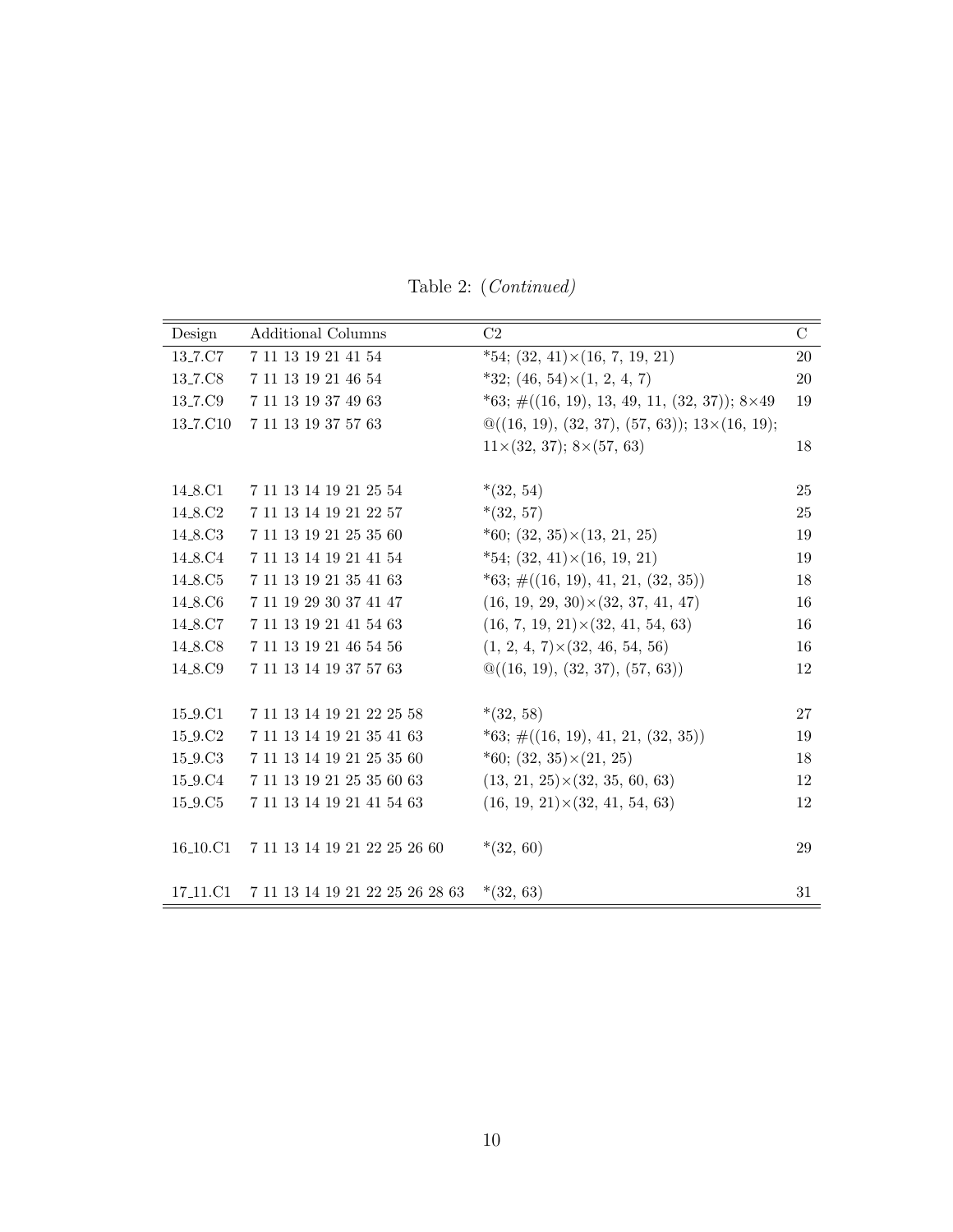| Design                           | <b>Additional Columns</b>                                                                                             | $\mathcal{C}$ |
|----------------------------------|-----------------------------------------------------------------------------------------------------------------------|---------------|
| 12 <sub>-5</sub> .C1             | 7 57 90 108 119                                                                                                       |               |
| C <sub>2</sub>                   | $*(8, 16, 32, 64, 57, 90, 108, 119)$                                                                                  | 60            |
| 12 <sub>-5</sub> .C <sub>2</sub> | 7 27 45 78 121                                                                                                        |               |
| C2                               | $*(8, 16, 32, 64, 27, 45, 78, 121)$                                                                                   | 60            |
| 12 <sub>-5</sub> .C <sub>3</sub> | 7 27 45 86 120                                                                                                        |               |
| C2                               | $*(8, 16, 32, 64, 27, 45, 86, 120)$                                                                                   | 60            |
| 13 <sub>-6</sub> .C1             | 7 27 43 85 102 120                                                                                                    |               |
| C <sub>2</sub>                   | $*(8, 64, 85, 102, 120);$ (1, 2, 4, 7) $\times$ (16, 32, 27, 43)                                                      | 66            |
| 13 <sub>-6</sub> .C <sub>2</sub> | 7 27 43 53 78 120                                                                                                     |               |
| C <sub>2</sub>                   | $*(8, 64, 53, 78, 120); (1, 2, 4, 7) \times (16, 32, 27, 43)$                                                         | 66            |
| 13 <sub>-6</sub> .C <sub>3</sub> | 7 27 45 78 121 122                                                                                                    |               |
| C2                               | $*(8, 16, 32, 64, 27, 45, 78)$                                                                                        | 63            |
| 13 <sub>-6</sub> .C <sub>4</sub> | 7 25 42 77 118 120                                                                                                    |               |
| C <sub>2</sub>                   | $*(64, 77, 118, 120); \mathcal{Q}((4, 7), (16, 25), (32, 42)); 8 \times (4, 7); 2 \times (16, 25); 1 \times (32, 42)$ | 60            |
| 13 <sub>-6</sub> .C <sub>5</sub> | 7 25 42 53 78 120                                                                                                     |               |
| C <sub>2</sub>                   | $*(64, 53, 78, 120); \mathcal{Q}((4, 7), (16, 25), (32, 42)); 8 \times (4, 7); 2 \times (16, 25); 1 \times (32, 42)$  | 60            |
|                                  |                                                                                                                       |               |
| 14 <sub>-7</sub> .C1             | 7 27 43 53 78 118 120                                                                                                 |               |
| C <sub>2</sub>                   | $*(8, 53); \mathcal{Q}((1, 2, 4, 7), (16, 32, 27, 43), (64, 78, 118, 120))$                                           | 73            |
| 14 <sub>-7</sub> .C <sub>2</sub> | 7 27 45 78 121 122 124                                                                                                |               |
| C2                               | $*(8, 16, 32, 64, 27, 45, 78)$                                                                                        | 70            |
| 14 <sub>-7</sub> .C <sub>3</sub> | 7 11 29 49 82 102 120                                                                                                 |               |
| C2                               | $*(29, 102, 120); \mathcal{Q}((4, 8, 7, 11), (32, 49), (64, 82)); 16 \times (4, 8, 7, 11);$                           |               |
|                                  | $1\times(32, 49); 2\times(64, 82)$                                                                                    | 64            |
| 14 <sub>-7</sub> .C <sub>4</sub> | 7 27 29 46 78 118 120                                                                                                 |               |
| C <sub>2</sub>                   | $*(8, 16); (1, 2, 4, 7, 27, 29) \times (32, 64, 46, 78, 118, 120)$                                                    | 61            |
| 14 <sub>-7</sub> .C <sub>5</sub> | 7 11 29 51 83 102 120                                                                                                 |               |
| C <sub>2</sub>                   | $*(16, 29, 102); (1, 2, 4, 8, 7) \times (32, 64, 51, 83, 120)$                                                        | 61            |
| 15_8.C1                          | 7 27 45 78 121 122 124 127                                                                                            |               |
| C <sub>2</sub>                   | $*(8, 16, 32, 64, 27, 45, 78)$                                                                                        | 77            |
| 15_8.C2                          | 7 11 29 45 51 78 118 120                                                                                              |               |
| C2                               | $\mathcal{Q}((1, 2, 4, 8, 7), (16, 32, 29, 45), (64, 51, 78, 118, 120)); 11 \times (16, 32, 29, 45)$                  | 69            |
| 15 <sub>-8</sub> .C <sub>3</sub> | 7 11 25 45 50 86 110 120                                                                                              |               |
| C <sub>2</sub>                   | $*45; (64, 86, 110, 120) \times (1, 2, 4, 8, 16, 32, 7, 11, 25, 50);$                                                 |               |
|                                  | $\#((1, 8), (32, 50), (4, 7), (16, 25))$                                                                              | 66            |
| 15_8.C4                          | 7 11 25 42 53 78 118 120                                                                                              |               |
| C2                               | *53; $(64, 78, 118, 120) \times (1, 2, 4, 8, 16, 32, 7, 11, 25, 42);$                                                 |               |
|                                  | $\mathbb{Q}((4, 7), (16, 25), (32, 42))$                                                                              | 66            |

Table 3: Selected 128-run admissible designs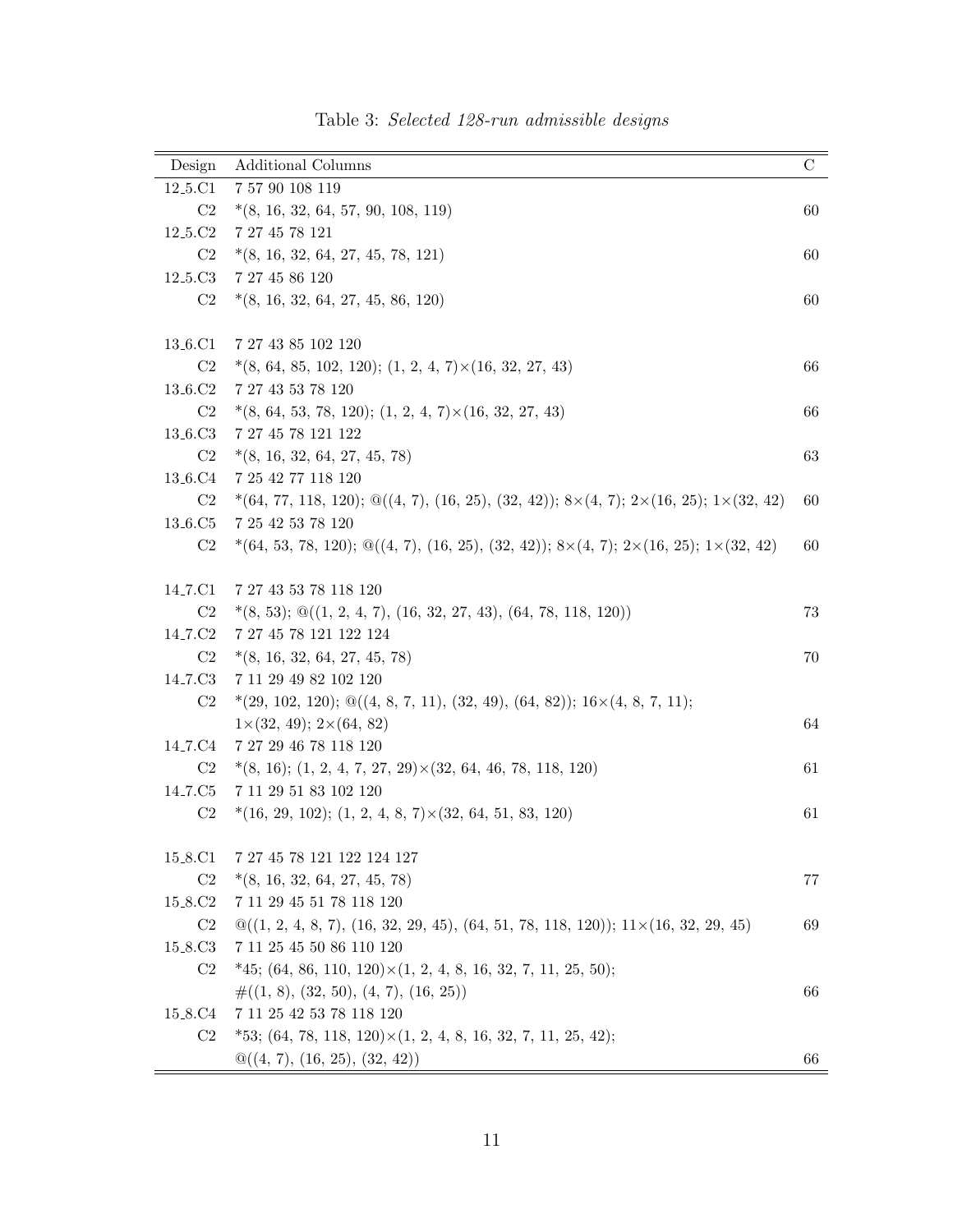Table 3: (Continued)

| Design                            | <b>Additional Columns</b>                                                                                            | $\mathbf C$ |
|-----------------------------------|----------------------------------------------------------------------------------------------------------------------|-------------|
| 15_8.C5                           | 7 11 13 30 49 82 101 120                                                                                             |             |
| C <sub>2</sub>                    | $*30; (101, 120) \times (1, 2, 4, 8, 32, 64, 7, 11, 49, 82); \mathcal{Q}((4, 8, 7, 11, 13), (32, 49),$               |             |
|                                   | $(64, 82)$ ; $16 \times (4, 8, 7, 11)$ ; $2 \times (32, 49)$ ; $1 \times (64, 82)$                                   | 66          |
|                                   |                                                                                                                      |             |
| 16 <sub>-9</sub> .C1              | 7 11 19 25 28 45 77 110 120                                                                                          |             |
| C <sub>2</sub>                    | $*(110, 120);$ (32, 64, 45, 77) $\times$ (1, 2, 4, 8, 16, 7, 11, 19, 25, 28)                                         | 69          |
| 16 <sub>-9</sub> .C <sub>2</sub>  | 7 11 19 25 26 45 86 100 120                                                                                          |             |
| C <sub>2</sub>                    | $*(45, 86, 100);$ $(32, 64, 120) \times (1, 2, 8, 16, 7, 11, 19, 25, 26)$                                            | 69          |
| 16 <sub>-9</sub> .C <sub>3</sub>  | 7 11 19 25 41 53 78 118 120                                                                                          |             |
| C <sub>2</sub>                    | $*53; (64, 78, 118, 120) \times (1, 2, 4, 8, 16, 32, 7, 11, 19, 25, 41);$ $\#(19, (32, 41), (4, 7), 25)$             | 67          |
| 16 <sub>-9</sub> .C <sub>4</sub>  | 7 11 29 45 51 53 78 118 120                                                                                          |             |
| C <sub>2</sub>                    | $\mathcal{Q}((1, 2, 4, 7), (16, 32, 29, 45), (64, 78, 118, 120));$                                                   |             |
|                                   | $\mathcal{Q}((64, 78, 118, 120), 8, 51, (16, 32, 29, 45), 11, 53)$                                                   | 66          |
| 16 <sub>-9</sub> .C <sub>5</sub>  | $7\ 11\ 19\ 25\ 26\ 28\ 45\ 78\ 120$                                                                                 |             |
| C2                                | $*(32, 64, 45, 78, 120)$                                                                                             | 65          |
|                                   |                                                                                                                      |             |
| 17 <sub>-10.C1</sub>              | 7 11 19 25 26 28 45 77 110 120                                                                                       |             |
| C <sub>2</sub>                    | $*(110, 120);$ (32, 64, 45, 77) $\times$ (1, 2, 4, 8, 16, 7, 11, 19, 25, 26, 28)                                     | 75          |
| 17 <sub>-10</sub> .C <sub>2</sub> | 7 11 19 25 26 28 31 45 78 120                                                                                        |             |
| C <sub>2</sub>                    | $*(32, 64, 45, 78, 120)$                                                                                             | 70          |
| 17 <sub>-10</sub> .C <sub>3</sub> | 7 11 13 19 25 26 46 85 100 120                                                                                       |             |
| C2                                | $*46; (32, 64, 85, 100, 120) \times (1, 2, 8, 16, 7, 11, 19, 25, 26);$ #(4, (85, 120), (64, 100), 13)                | 69          |
| 17 <sub>-10.</sub> C <sub>4</sub> | 7 11 19 25 28 35 45 86 110 120                                                                                       |             |
| C <sub>2</sub>                    | $*45; (64, 86, 110, 120) \times (1, 2, 4, 8, 16, 32, 7, 11, 19, 25, 28, 35); (25, 28) \times (32, 35)$               | 68          |
| 17 <sub>-10</sub> .C <sub>5</sub> | 7 11 13 19 46 49 50 85 109 120                                                                                       |             |
| C2                                | $*46; (64, 85, 109, 120) \times (1, 2, 4, 8, 16, 7, 11, 19, 49, 50); 32 \times (4, 8, 7, 11);$                       |             |
|                                   | $13\times(16, 19, 49, 50)$                                                                                           | 64          |
|                                   |                                                                                                                      |             |
| 18 <sub>-11</sub> .C1             | 7 11 19 25 26 28 31 45 77 110 120                                                                                    |             |
| C <sub>2</sub>                    | $*(110, 120);$ (32, 64, 45, 77) $\times$ (1, 2, 4, 8, 16, 7, 11, 19, 25, 26, 28, 31)                                 | 81          |
| 18 <sub>-11</sub> .C <sub>2</sub> | 7 11 13 19 21 25 26 46 92 103 120                                                                                    |             |
| C <sub>2</sub>                    | $(32, 64, 46, 92, 103, 120) \times (1, 2, 8, 16, 11, 13, 19, 25, 26);$                                               |             |
|                                   | $\mathcal{Q}(4, 64, 92, 7, 46, 32, 21, 120, 103); \mathcal{Q}(64, 46, 120); 21 \times 64; 4 \times 46; 7 \times 120$ | 69          |
| 18 <sub>-11</sub> .C <sub>3</sub> | 7 11 13 19 21 25 41 63 78 118 120                                                                                    |             |
| C <sub>2</sub>                    | $(64, 63, 78, 118, 120) \times (1, 2, 4, 8, 16, 32, 11, 13, 19, 21, 25, 41);$ $(32, 41) \times (7, 19, 21)$          | 66          |
| 18 <sub>-11</sub> .C <sub>4</sub> | 7 11 13 19 25 26 46 49 85 109 120                                                                                    |             |
| C <sub>2</sub>                    | $*46; (64, 85, 109, 120) \times (1, 2, 4, 8, 16, 7, 11, 19, 25, 26, 49); \#(32, (4, 7), 49, 13)$                     | 66          |
| 18 <sub>-11</sub> .C <sub>5</sub> | 7 11 13 19 25 46 49 50 85 109 120                                                                                    |             |
| C <sub>2</sub>                    | $*46; (64, 85, 109, 120) \times (1, 2, 4, 8, 16, 7, 11, 19, 25, 49, 50); 32 \times (4, 7); 13 \times (49, 50)$       | 65          |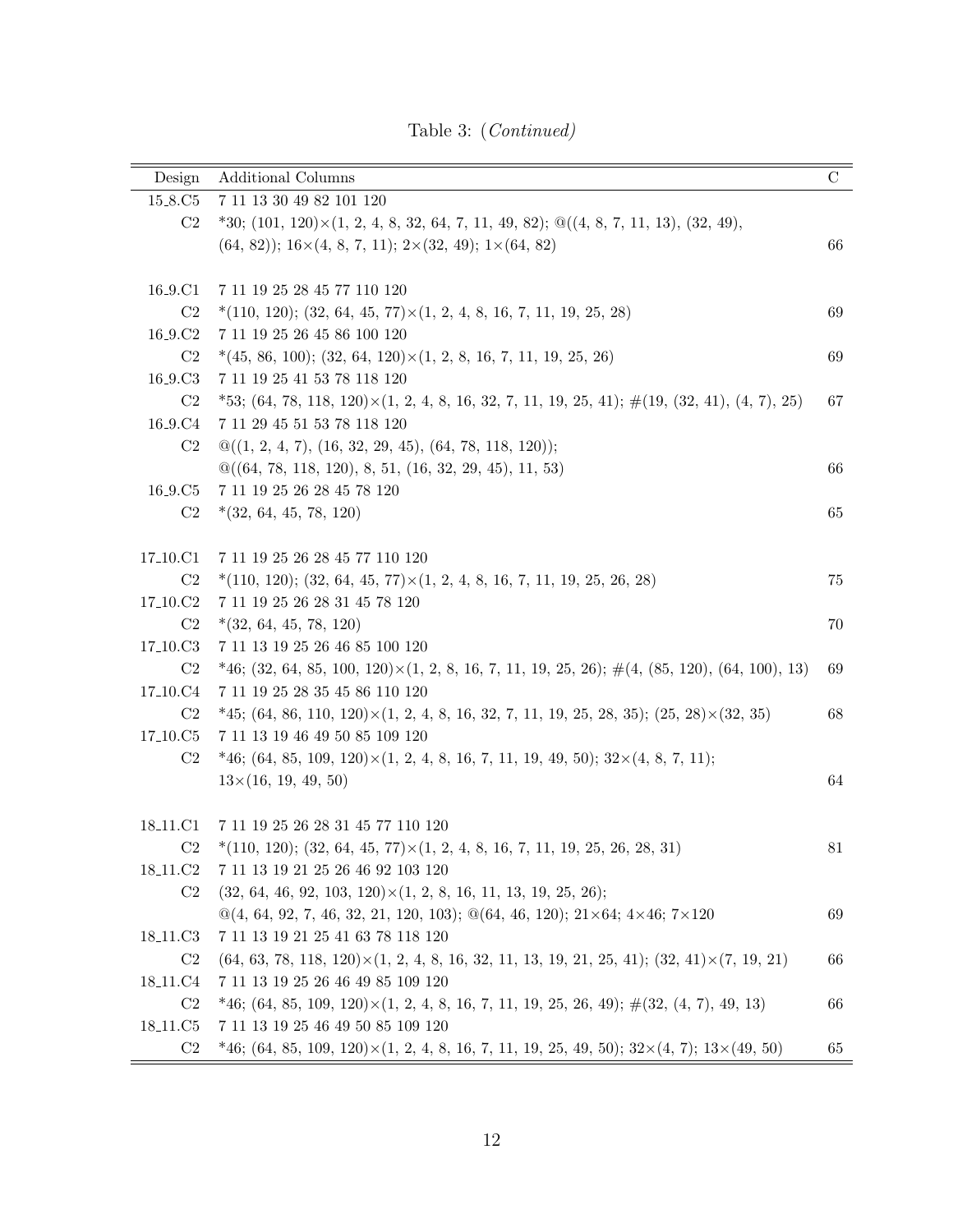Table 3: (Continued)

| <b>Additional Columns</b>                                                                                          | $\mathcal{C}$                                                                                                                                                                                                                                                                                                                                                       |
|--------------------------------------------------------------------------------------------------------------------|---------------------------------------------------------------------------------------------------------------------------------------------------------------------------------------------------------------------------------------------------------------------------------------------------------------------------------------------------------------------|
| 7 11 14 19 25 26 28 31 45 77 110 120                                                                               |                                                                                                                                                                                                                                                                                                                                                                     |
| $*120; (32, 64, 45, 77, 110) \times (1, 2, 4, 8, 16, 7, 11, 19, 25, 26, 28, 31)$                                   | 78                                                                                                                                                                                                                                                                                                                                                                  |
| 7 11 14 19 25 26 28 31 45 77 117 120                                                                               |                                                                                                                                                                                                                                                                                                                                                                     |
| $(32, 64, 45, 77, 117, 120) \times (1, 2, 4, 8, 16, 7, 11, 14, 19, 25, 26, 28, 31)$                                | 78                                                                                                                                                                                                                                                                                                                                                                  |
| 7 11 19 25 26 28 31 35 45 86 110 120                                                                               |                                                                                                                                                                                                                                                                                                                                                                     |
| $*45; (64, 86, 110, 120) \times (1, 2, 4, 8, 16, 32, 7, 11, 19, 25, 26, 28, 31, 35)$                               | 74                                                                                                                                                                                                                                                                                                                                                                  |
| 7 11 19 25 26 28 35 45 50 86 110 120                                                                               |                                                                                                                                                                                                                                                                                                                                                                     |
| $*45; (64, 86, 110, 120) \times (1, 2, 4, 8, 16, 32, 7, 11, 19, 25, 26, 35); 50 \times (4, 7); 28 \times (32, 35)$ | 70                                                                                                                                                                                                                                                                                                                                                                  |
| 7 11 19 21 25 26 28 35 45 86 110 120                                                                               |                                                                                                                                                                                                                                                                                                                                                                     |
| $(64, 45, 86, 110, 120) \times (1, 2, 4, 8, 16, 32, 7, 11, 19, 25, 26, 28, 35);$ $(32, 35) \times (21, 28)$        | 69                                                                                                                                                                                                                                                                                                                                                                  |
|                                                                                                                    |                                                                                                                                                                                                                                                                                                                                                                     |
| 7 11 14 19 22 25 26 28 31 45 77 117 120                                                                            |                                                                                                                                                                                                                                                                                                                                                                     |
| $(32, 64, 45, 77, 117, 120) \times (1, 2, 4, 8, 16, 7, 11, 14, 19, 22, 25, 26, 28, 31)$                            | 84                                                                                                                                                                                                                                                                                                                                                                  |
| 7 11 13 19 21 22 25 26 31 46 78 100 120                                                                            |                                                                                                                                                                                                                                                                                                                                                                     |
| $(32, 64, 46, 78, 100, 120) \times (1, 2, 8, 16, 7, 11, 13, 19, 21, 25, 26, 31);$ $\#(4, 120, 100, 22)$            | 75                                                                                                                                                                                                                                                                                                                                                                  |
| 7 11 19 21 25 26 28 35 45 50 86 110 120                                                                            |                                                                                                                                                                                                                                                                                                                                                                     |
| $(64, 45, 86, 110, 120) \times (1, 2, 4, 8, 16, 32, 7, 11, 19, 25, 26, 35);$ $\#((32, 35), 28, 45, 50)$            | 64                                                                                                                                                                                                                                                                                                                                                                  |
| 7 11 19 21 25 26 28 35 45 50 77 117 120                                                                            |                                                                                                                                                                                                                                                                                                                                                                     |
| $(64, 45, 77, 117, 120) \times (1, 2, 4, 8, 16, 11, 19, 25, 26, 28, 35);$ $\#(7, 45, 50, 28, (32, 35))$            | 60                                                                                                                                                                                                                                                                                                                                                                  |
| 7 11 19 25 26 28 31 35 45 53 86 110 120                                                                            |                                                                                                                                                                                                                                                                                                                                                                     |
| $(64, 86, 110, 120) \times (1, 2, 4, 8, 16, 32, 7, 11, 19, 25, 26, 28, 31, 45);$ $\#(35, 45, 32, 53)$              | 59                                                                                                                                                                                                                                                                                                                                                                  |
|                                                                                                                    |                                                                                                                                                                                                                                                                                                                                                                     |
|                                                                                                                    |                                                                                                                                                                                                                                                                                                                                                                     |
|                                                                                                                    | 84                                                                                                                                                                                                                                                                                                                                                                  |
|                                                                                                                    |                                                                                                                                                                                                                                                                                                                                                                     |
|                                                                                                                    |                                                                                                                                                                                                                                                                                                                                                                     |
| $(32, 35) \times (28, 45, 73, 86, 120);$ $(64, 67) \times (28, 45, 50, 86, 120)$                                   | 62                                                                                                                                                                                                                                                                                                                                                                  |
| $\ 7 \ 11 \ 13 \ 19 \ 25 \ 26 \ 35 \ 41 \ 42 \ 53 \ 59 \ 95 \ 103 \ 120$                                           |                                                                                                                                                                                                                                                                                                                                                                     |
| $(64, 53, 95, 103, 120) \times (1, 2, 8, 16, 11, 19, 25, 26, 41, 59);$ $\#(13, 59, (4, 7), 53, (32, 35))$          | 57                                                                                                                                                                                                                                                                                                                                                                  |
| $\ 7 \ 11 \ 13 \ 14 \ 19 \ 22 \ 25 \ 26 \ 35 \ 41 \ 60 \ 85 \ 103 \ 120$                                           |                                                                                                                                                                                                                                                                                                                                                                     |
| $(64, 60, 85, 103, 120) \times (1, 2, 8, 16, 11, 19, 22, 25, 26);$                                                 |                                                                                                                                                                                                                                                                                                                                                                     |
| $\#((64, 103), 13, 60, 7, (85, 120));$ $\#((35, 41), 22, 32, 60)$                                                  | 55                                                                                                                                                                                                                                                                                                                                                                  |
| 7 11 13 19 25 26 35 41 53 78 92 95 100 120                                                                         |                                                                                                                                                                                                                                                                                                                                                                     |
| $(64, 53, 100, 120) \times (1, 2, 8, 16, 11, 19, 25, 26, 78);$                                                     |                                                                                                                                                                                                                                                                                                                                                                     |
| $\mathcal{Q}((4, 32, 7, 35), 53, 95, (13, 41), 78)$ ; $95 \times (64, 100)$                                        | 51                                                                                                                                                                                                                                                                                                                                                                  |
| 7 11 19 29 30 35 41 42 44 47 53 59 78 118 120                                                                      |                                                                                                                                                                                                                                                                                                                                                                     |
|                                                                                                                    | 48                                                                                                                                                                                                                                                                                                                                                                  |
| 7 11 19 29 38 41 47 70 73 79 99 109 110 117 120                                                                    |                                                                                                                                                                                                                                                                                                                                                                     |
| $\#(16, (32, 64, 38, 41, 47, 70, 73, 79), (29, 99, 120), (1, 2, 4, 7), 117)$                                       | 48                                                                                                                                                                                                                                                                                                                                                                  |
|                                                                                                                    | 7 11 14 19 21 22 25 26 28 31 45 77 117 120<br>$(32, 64, 45, 77, 117, 120) \times (1, 2, 4, 8, 16, 7, 11, 14, 19, 22, 25, 26, 28, 31)$<br>7 11 19 25 26 28 35 45 50 67 73 86 103 120<br>$(45, 86, 103, 120) \times (1, 2, 8, 16, 11, 19, 25, 26);$ $(4, 7) \times (45, 50, 73, 86, 120);$<br>$(64, 78, 118, 120) \times (1, 2, 4, 8, 32, 7, 11, 35, 41, 42, 44, 47)$ |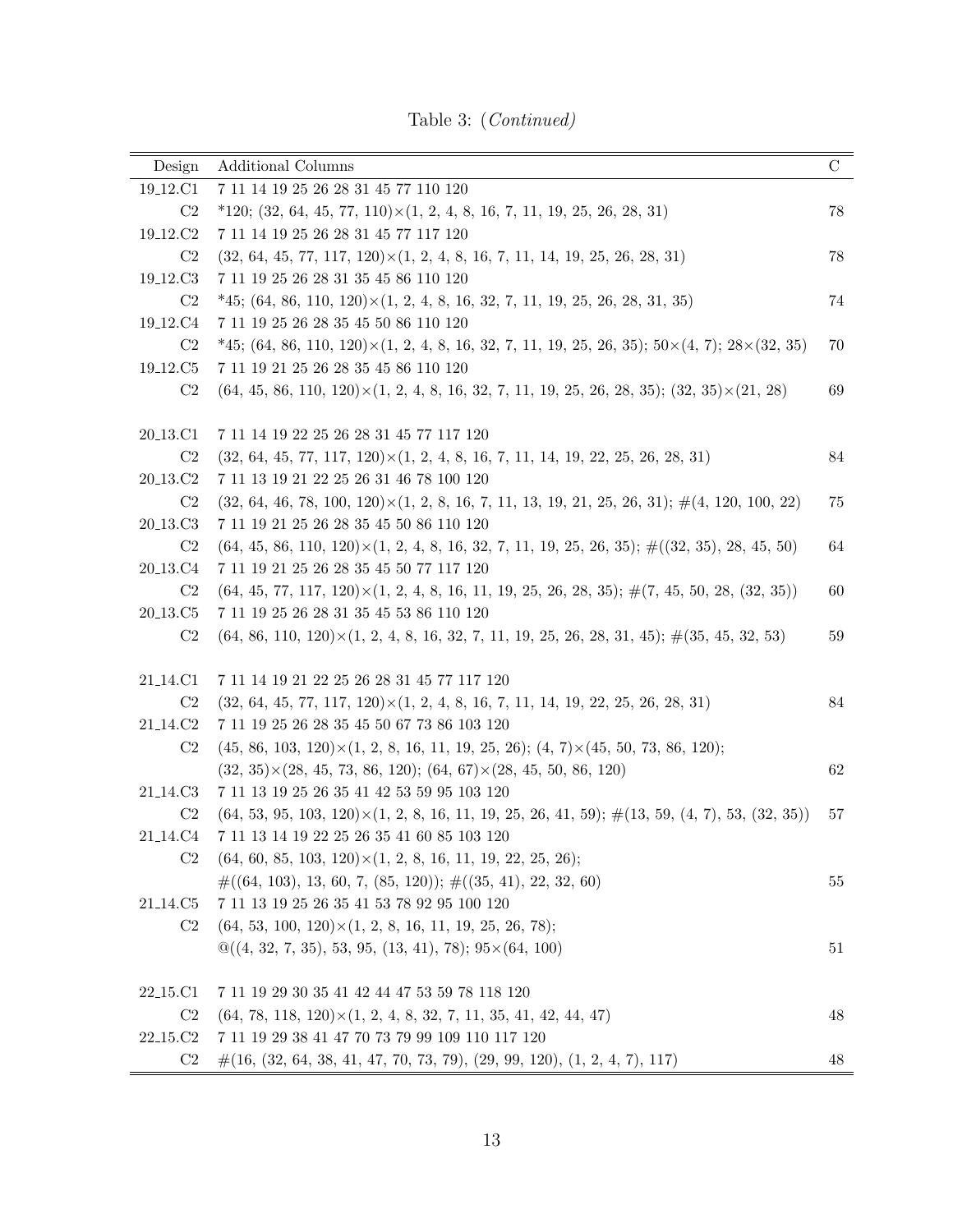Table 3: (Continued)

| Design                            | Additional Columns                                                                                      | $\mathcal{C}$ |
|-----------------------------------|---------------------------------------------------------------------------------------------------------|---------------|
| 22 <sub>-15</sub> .C3             | $7 \ 11 \ 13 \ 19 \ 25 \ 26 \ 35 \ 41 \ 53 \ 78 \ 85 \ 92 \ 95 \ 100 \ 120$                             |               |
| C <sub>2</sub>                    | $\mathcal{Q}((1, 2, 8, 16, 11, 19, 25, 26), (64, 100), 78, 120);$ $\#((64, 100), 95, 53, (7, 35), 78);$ |               |
|                                   | $\#((1, 2, 8, 16, 11, 19, 25, 26), 53, 78, (4, 32, 13, 41))$                                            | 47            |
| 22 <sub>-15</sub> .C <sub>4</sub> | $\ 7 \ 11 \ 13 \ 14 \ 19 \ 21 \ 22 \ 37 \ 41 \ 49 \ 59 \ 62 \ 89 \ 100 \ 120$                           |               |
| C2                                | $\mathcal{Q}((64, 100), (2, 7, 11, 14, 19, 22, 59, 62), (89, 120)); (8, 16) \times (64, 100);$          |               |
|                                   | $(13, 21) \times (89, 120)$                                                                             | 44            |
| 22 <sub>-15</sub> .C <sub>5</sub> | 7 11 13 19 22 41 60 69 70 74 84 91 93 94 120                                                            |               |
| C2                                | $\mathcal{Q}((32, 41), (7, 19, 22, 74, 91, 94), (60, 120)); (32, 41) \times (16, 64, 69, 70);$          |               |
|                                   | $(60, 120) \times (8, 11, 13, 93)$                                                                      | 44            |
| 23 <sub>-16</sub> .C1             | 7 11 13 14 19 25 26 31 35 41 53 67 73 85 100 120                                                        |               |
| C <sub>2</sub>                    | $\mathcal{Q}((1, 2, 8, 16, 11, 19, 25, 26), (53, 85, 120), 31, 100); 7 \times (53, 85, 120);$           |               |
|                                   | $31\times(32, 64, 35, 41, 67, 73)$                                                                      | 45            |
| 23 <sub>-16</sub> .C <sub>2</sub> | 7 11 13 14 19 21 38 41 44 50 55 61 62 93 101 120                                                        |               |
| C <sub>2</sub>                    | $(64, 93, 101, 120) \times (1, 2, 4, 7, 11, 38, 41, 44, 50, 55, 62)$                                    | 44            |
| 23 <sub>-16</sub> .C <sub>3</sub> | 7 19 21 22 35 38 49 63 67 69 81 87 97 100 112 115                                                       |               |
| C <sub>2</sub>                    | $*(8, 63)$                                                                                              | 43            |
| 23 <sub>-16</sub> .C <sub>4</sub> | 7 19 21 22 35 37 38 42 67 81 87 92 100 103 112 117                                                      |               |
| C2                                | $*92; (8, 42) \times (16, 64, 19, 21, 22, 67, 81, 100, 103, 112)$                                       | 42            |
| 23 <sub>-16</sub> .C <sub>5</sub> | 7 11 13 14 19 22 38 41 60 76 87 91 99 111 116 120                                                       |               |
| C <sub>2</sub>                    | $\mathcal{Q}((64, 19, 76, 87, 91, 99, 111, 116, 120), (32, 38), 60, (16, 22), 41);$                     |               |
|                                   | $60\times(1, 2, 7, 11, 13, 14, 41)$                                                                     | 40            |
|                                   |                                                                                                         |               |
| 24 <sub>-17</sub> .C1             | 7 19 21 22 35 37 38 49 67 69 81 87 92 100 103 112 117                                                   |               |
| C <sub>2</sub>                    | $*(8, 92)$                                                                                              | 45            |
| 24 <sub>-17</sub> .C <sub>2</sub> | 7 11 19 21 22 26 31 45 97 104 110 112 117 118 121 122 124                                               |               |
| C <sub>2</sub>                    | $*45; (32, 64) \times (2, 4, 7, 11, 19, 31, 110, 121, 124)$                                             | 41            |
| 24 <sub>-17</sub> .C <sub>3</sub> | 7 11 13 19 25 26 28 35 41 44 47 59 61 62 78 118 120                                                     |               |
| C2                                | $(64, 78, 118, 120) \times (1, 2, 4, 16, 32, 7, 19, 28, 35, 41)$                                        | 40            |
| 24 <sub>-17</sub> .C4             | 7 11 13 14 19 22 25 38 41 60 76 87 91 99 111 116 120                                                    |               |
| C <sub>2</sub>                    | $\#((64, 19, 76, 87, 91, 99, 111, 116, 120), (32, 38, 41), 60,$                                         |               |
|                                   | (1, 2, 16, 7, 11, 13, 14, 22, 25))                                                                      | 39            |
| 24 <sub>-17</sub> .C <sub>5</sub> | 7 11 19 26 41 49 63 86 88 101 104 107 112 115 121 122 124                                               |               |
| C <sub>2</sub>                    | $\#((64, 26, 41, 49), (4, 7, 124), (63, 86, 101), (8, 11, 112));$                                       |               |
|                                   | $101\times(1, 16, 104, 121); 7\times(32, 88)$                                                           | 36            |
| 25 <sub>-18</sub> .C1             | 7 19 21 22 35 37 38 49 55 67 69 81 84 95 100 103 112 117                                                |               |
| C <sub>2</sub>                    | $*(8, 95)$                                                                                              | 47            |
| 25 <sub>-18</sub> .C <sub>2</sub> | 7 11 19 21 25 26 31 45 97 104 110 112 117 118 121 122 124 127                                           |               |
| C2                                | $*45; (32, 64) \times (2, 4, 7, 11, 19, 110, 118, 124)$                                                 | 40            |
|                                   |                                                                                                         |               |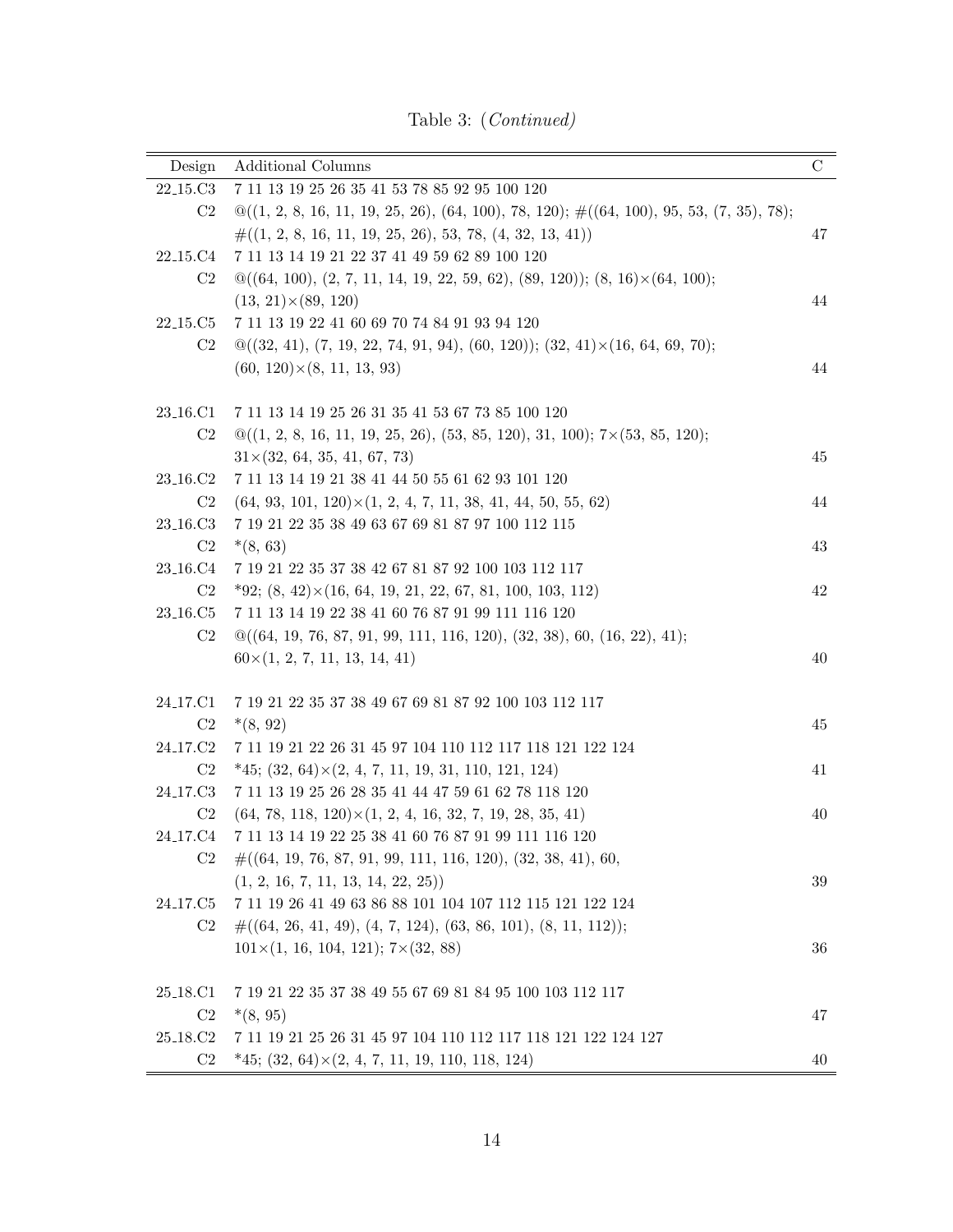Table 3: (Continued)

| Design                            | <b>Additional Columns</b>                                                                      | С      |
|-----------------------------------|------------------------------------------------------------------------------------------------|--------|
| 25 <sub>-18</sub> .C <sub>3</sub> | $\ 7 \ 11 \ 13 \ 14 \ 19 \ 22 \ 25 \ 26 \ 35 \ 41 \ 60 \ 85 \ 92 \ 95 \ 103 \ 114 \ 120 \ 123$ |        |
| C2                                | $\#((1, 2, 8, 16, 11, 13, 19, 25, 26), (64, 60, 103), 22,$                                     |        |
|                                   | $(32, 35, 41, 85, 92, 95, 114, 120, 123)$                                                      | $39\,$ |
| 25 <sub>-18</sub> .C <sub>4</sub> | 7 11 19 21 22 26 31 45 77 97 104 110 112 117 118 121 122 124                                   |        |
| C2                                | $(32, 64, 45, 77) \times (2, 4, 7, 11, 19, 31, 110, 121, 124)$                                 | 36     |
| 25 <sub>-18</sub> .C5             | 7 11 19 25 26 31 41 53 74 97 98 104 107 112 115 121 122 124                                    |        |
| C2                                | $*53; \#((31, 124), (32, 64), (4, 7), (41, 74))$                                               | 36     |
|                                   |                                                                                                |        |
| 26 <sub>-19</sub> .C1             | 7 19 21 22 35 37 38 49 52 67 69 70 81 87 97 98 111 112 115                                     |        |
| C2                                | $*(8, 111)$                                                                                    | 49     |
| 26 <sub>-19</sub> .C <sub>2</sub> | 7 19 21 22 35 37 38 49 52 59 67 69 70 81 87 97 111 112 115                                     |        |
| C2                                | $*111; (8, 59) \times (1, 4, 69, 70, 81, 87, 97)$                                              | 39     |
| 26 <sub>-19</sub> .C <sub>3</sub> | 7 11 19 30 38 41 42 44 47 69 81 82 84 87 88 121 122 124 127                                    |        |
| C2                                | $*30; \#((8, 11, 88), 69, (32, 38), (16, 64, 19))$                                             | 36     |
| 26 <sub>-19</sub> .C <sub>4</sub> | 7 19 25 26 41 42 49 56 59 67 95 97 98 104 107 112 121 122 124                                  |        |
| C2                                | *95; $\#((8, 112), 7, (32, 49), 124, (41, 42))$ ; $4\times(32, 49)$                            | 35     |
| 26 <sub>-19</sub> .C <sub>5</sub> | 7 11 13 19 21 22 35 37 38 49 67 81 82 84 87 103 105 112 115                                    |        |
| C <sub>2</sub>                    | $*105; \#((64, 67, 112, 115), 13, (49, 103), (8, 11))$                                         | 35     |
|                                   |                                                                                                |        |
| 27 <sub>-20.</sub> C1             | 7 19 21 22 35 37 38 49 52 67 69 70 81 87 97 98 111 112 115 117                                 |        |
| C2                                | $*(8, 111)$                                                                                    | 51     |
| 27 <sub>-20</sub> .C <sub>2</sub> | 7 19 21 30 35 37 38 49 50 55 67 69 70 76 81 87 98 112 117 118                                  |        |
| C2                                | $*30; (8, 76) \times (16, 32, 35, 37, 55, 112)$                                                | 38     |
| 27 <sub>-20.</sub> C3             | 7 11 19 30 38 41 42 44 47 67 69 81 82 84 87 88 121 122 124 127                                 |        |
| C2                                | *30; $(32, 38) \times (16, 64, 19)$ ; $69 \times (8, 11, 88)$                                  | 35     |
| 27 <sub>-20.</sub> C <sub>4</sub> | 7 13 19 21 22 25 35 37 38 49 50 52 55 56 61 69 75 87 112 117                                   |        |
| C2                                | $*75; \#((8, 13, 56, 61), 87, 25, (64, 69, 112, 117))$                                         | 35     |
| 27 <sub>-20</sub> .C <sub>5</sub> | 7 19 21 22 26 35 38 45 49 67 69 73 81 82 87 97 98 112 117 118                                  |        |
| C <sub>2</sub>                    | $*45; \#((7, 21), 73, 118, 8, (38, 117)); \#(118, 26, (32, 97))$                               | $35\,$ |
|                                   |                                                                                                |        |
| 28 <sub>-21</sub> .C1             | 7 19 21 22 35 37 38 49 50 52 67 69 70 81 87 97 98 100 111 112 115                              |        |
| C2                                | $*(8, 111)$                                                                                    | 53     |
| 28 <sub>-21</sub> .C <sub>2</sub> | 7 19 21 30 35 37 38 49 50 55 67 69 70 76 81 87 98 103 112 117 118                              |        |
| C <sub>2</sub>                    | $*30; (8, 76) \times (16, 32, 37, 55, 112)$                                                    | 37     |
| 28 <sub>-21</sub> .C3             | 7 19 21 22 25 35 37 38 49 50 52 55 56 67 69 81 84 87 97 112 126                                |        |
| C <sub>2</sub>                    | $*126; \#((8, 25), (67, 87), 56, (69, 84))$                                                    | 35     |
| 28 <sub>-21</sub> .C <sub>4</sub> | 7 11 19 21 22 25 35 37 38 49 50 52 55 56 69 81 84 87 97 112 126                                |        |
| C <sub>2</sub>                    | *126; $11\times$ (64, 81, 97, 112); $56\times$ (69, 84, 87)                                    | 34     |
| 28 <sub>-21</sub> .C <sub>5</sub> | 7 11 19 21 22 35 37 38 49 50 56 67 69 70 81 84 98 111 112 115 118                              |        |
| C <sub>2</sub>                    | *111; $\#((4, 7), 56, 84, 8, (81, 98))$ ; 11×84                                                | 34     |